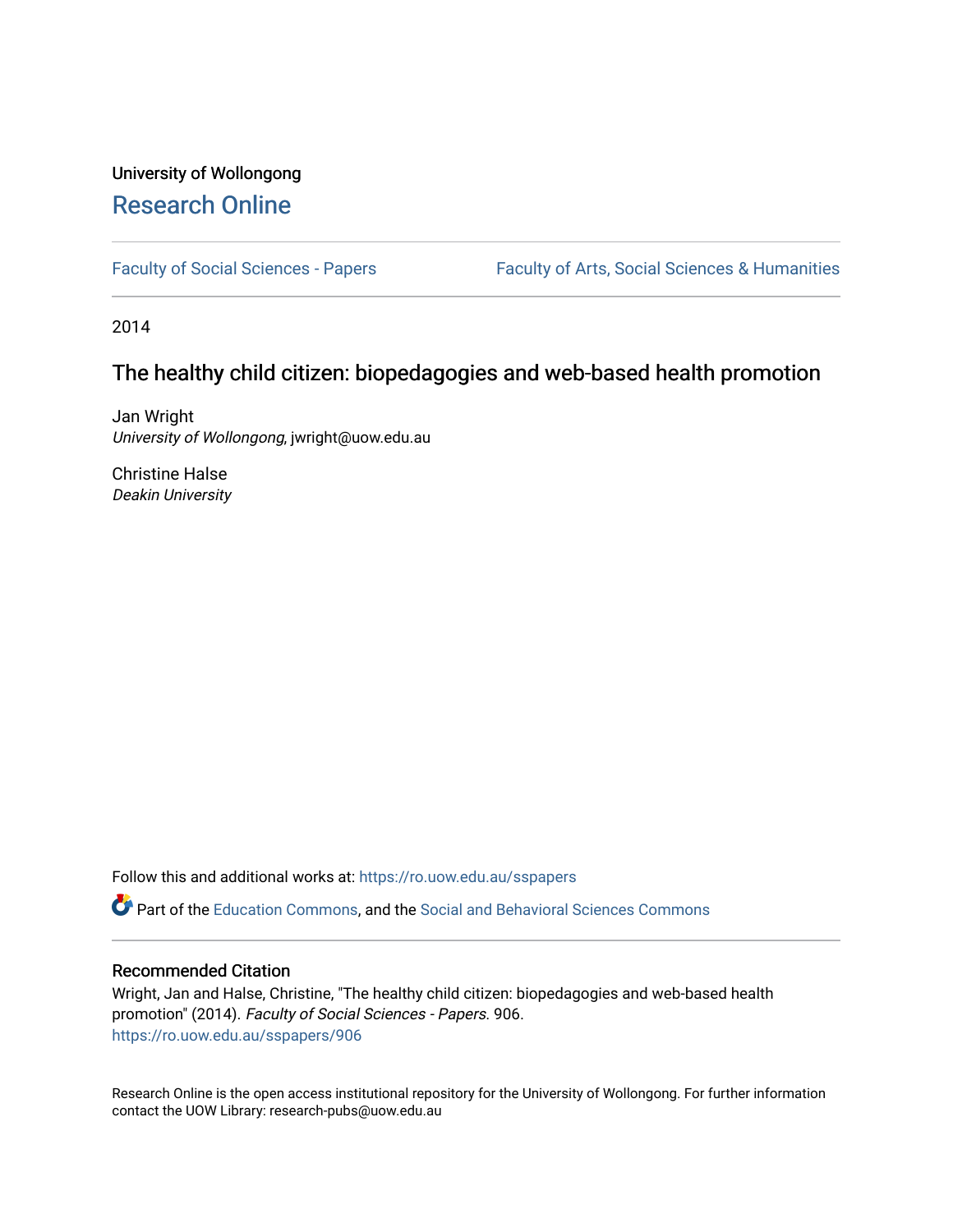# The healthy child citizen: biopedagogies and web-based health promotion

## **Abstract**

The health of children in affluent economies has become closely tied to the ideal of a normative body weight achieved by monitoring and balancing diet and physical activity. As a result, the education of young people on how to avoid becoming fat begins at an early age through the language and practices of families, the messages embedded in children's media, and through formal schooling. In this paper we use the concept of biopedagogies to investigate how discourses that connect food, the body and health come together on Internet websites to instruct children on how they should come to know and act on themselves in order to be(come) healthy bio-citizens.

## Keywords

web, health, biopedagogies, citizen, child, healthy, promotion

## **Disciplines**

Education | Social and Behavioral Sciences

## Publication Details

Wright, J. & Halse, C. (2014). The healthy child citizen: biopedagogies and web-based health promotion. British Journal of Sociology of Education, 35 (6), 837-855.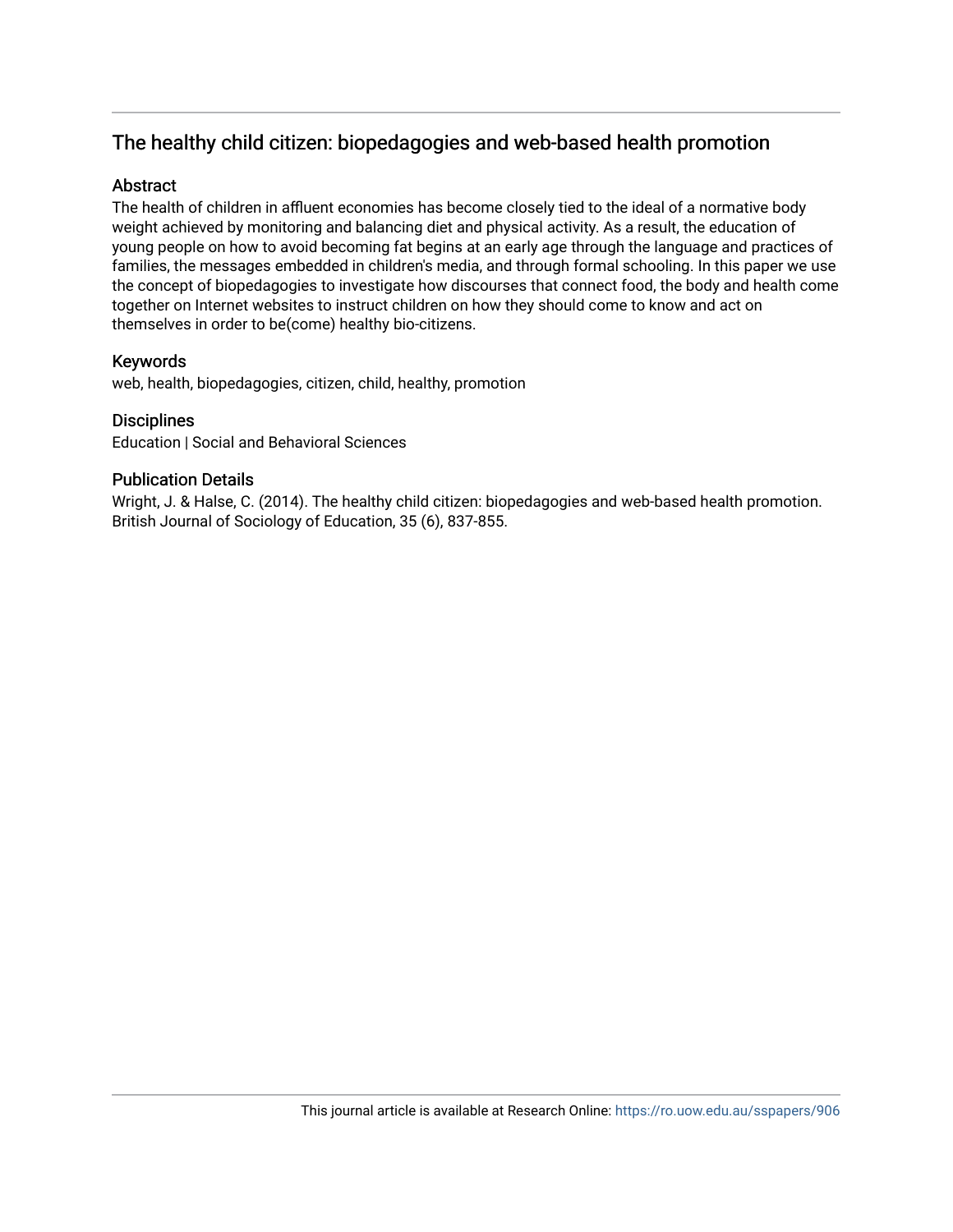# **The healthy child citizen: biopedagogies and web-based health**

## **promotion**

Professor Jan Wright Faculty of Education University of Wollongong, NSW 2522 Australia Email: [jwright@uow.edu.au](mailto:jwright@uow.edu.au) Phone: 61 2 42673224

<span id="page-2-0"></span>Professor Christine Halse School of Education Deakin University 221 Burwood Highway Burwood, Victoria 3125 Australia Email: chalse@deakin.edu.au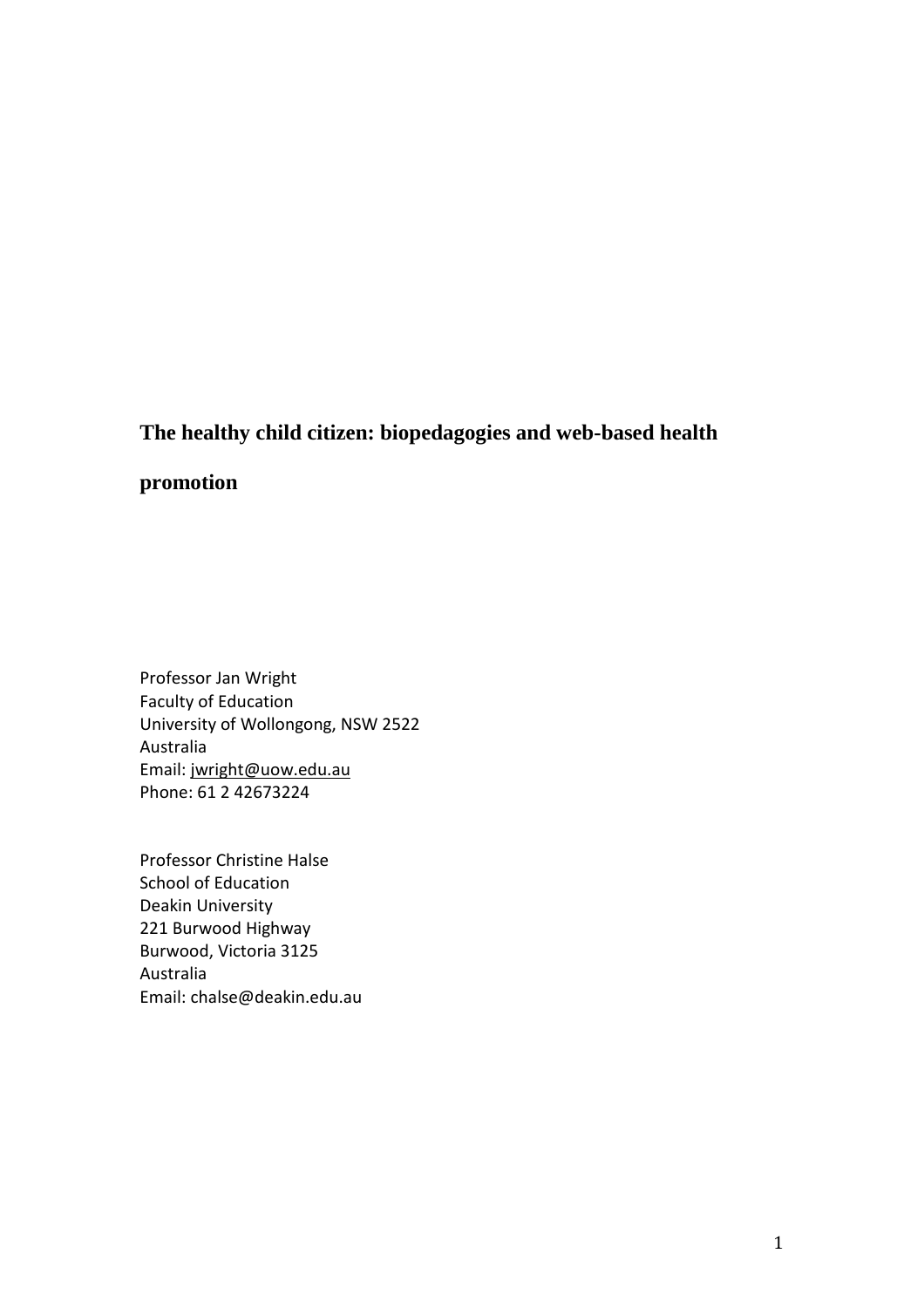#### **The healthy child citizen: biopedagogies and web-based health promotion**

### **Abstract**

The health of children in affluent economies has become closely tied to the ideal of a normative body weight achieved by monitoring and balancing diet and physical activity. As a result, the education of young people on how to avoid becoming fat, begins at an early age through the language and practices of families, the messages embedded in children's media, and through formal schooling. In this paper we use the concept of biopedagogies to investigate how discourses that connect food, the body and health come together on internet websites to instruct children on how they should come to know and act on themselves in order to be(come) healthy bio-citizens.

**Keywords:** biopedagogies, websites, children's health, body, surveillance, identities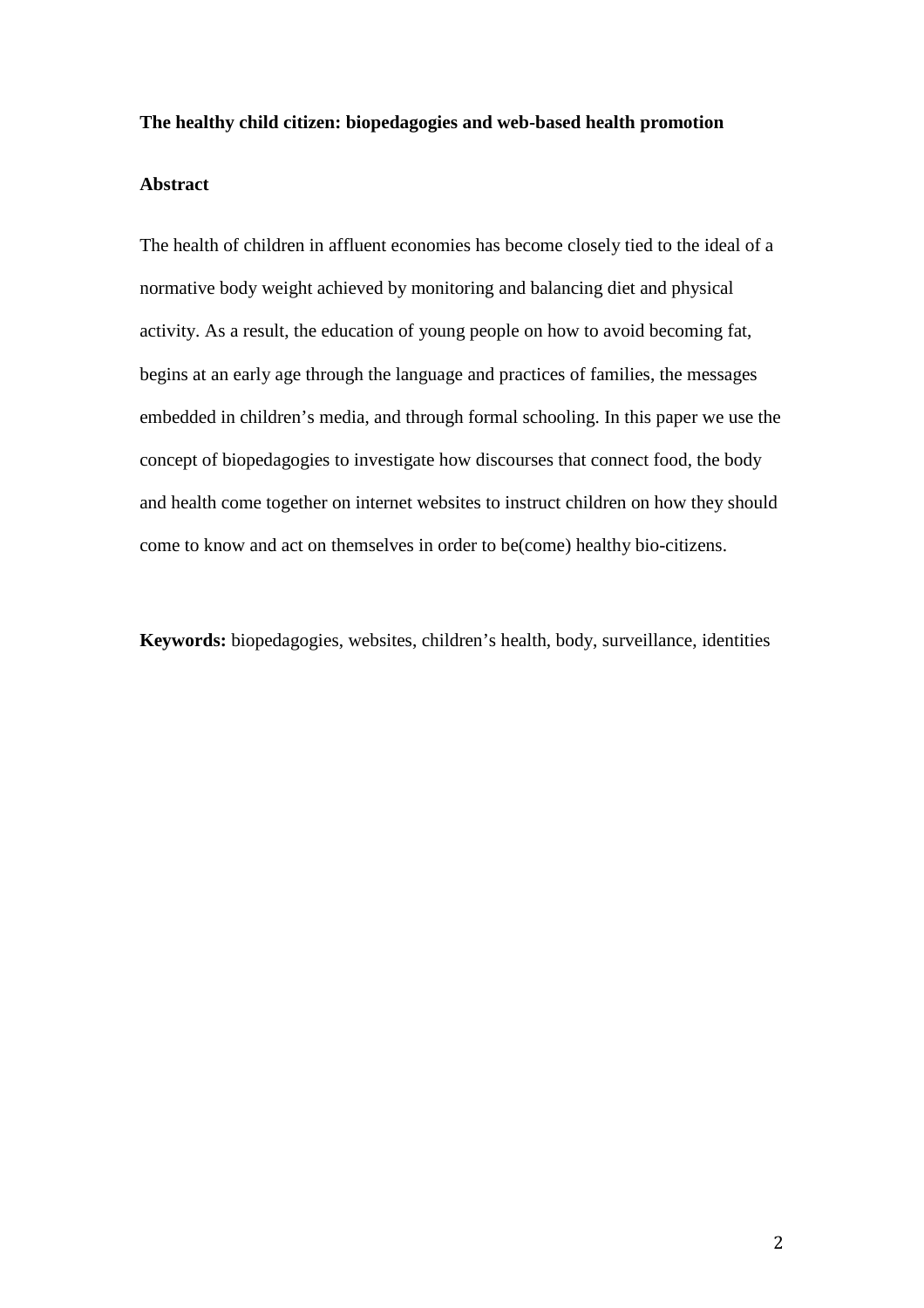#### **The healthy child citizen: biopedagogies and web-based health promotion**

#### **Introduction**

The relationship between children, their bodies and food is a growing area of critical scholarship in Australia, as it is in other parts of the world. Historically, the concern with children's bodies has been with ensuring good health through the prevention of illness and disease and access to adequate nutrition. These days, being healthy "does not mean not being ill" (Cheek 2008, 974) but increasingly, following the World Health Organisation, is defined more broadly in terms of physical, emotional, social and even spiritual wellbeing (e.g. Ratner, Johnson and Jeffrey 1998). However, as we will demonstrate in this paper, the health of children in affluent economies has become closely tied to the ideal of a normative body weight achieved by monitoring and balancing diet and physical activity. As a result, westernised cultures have developed what Murray (2008) describes as 'a moral imperative' to educate young people to avoid becoming fat and deviating from a normative ideal of the body. Moral instruction begins at an early age through the language and practices of families, the messages embedded in children's media and television programs, and through formal schooling (for example, see Welch, McMahon and Wright 2012). Such instruction is inevitably tied to the wider neo-liberal project of self-making which assumes and expects free choice, individual responsibility for becoming particular kinds of (in this case) health subjects.

In this paper, we examine the operation of a relatively recent use of technology and mode of 'public pedagogy', which instructs and produces knowledge about the normative relationship between children, their bodies and food, namely public health websites that deliberately target young children. Initially, such websites were designed to provide information to parents and adults in the general public; but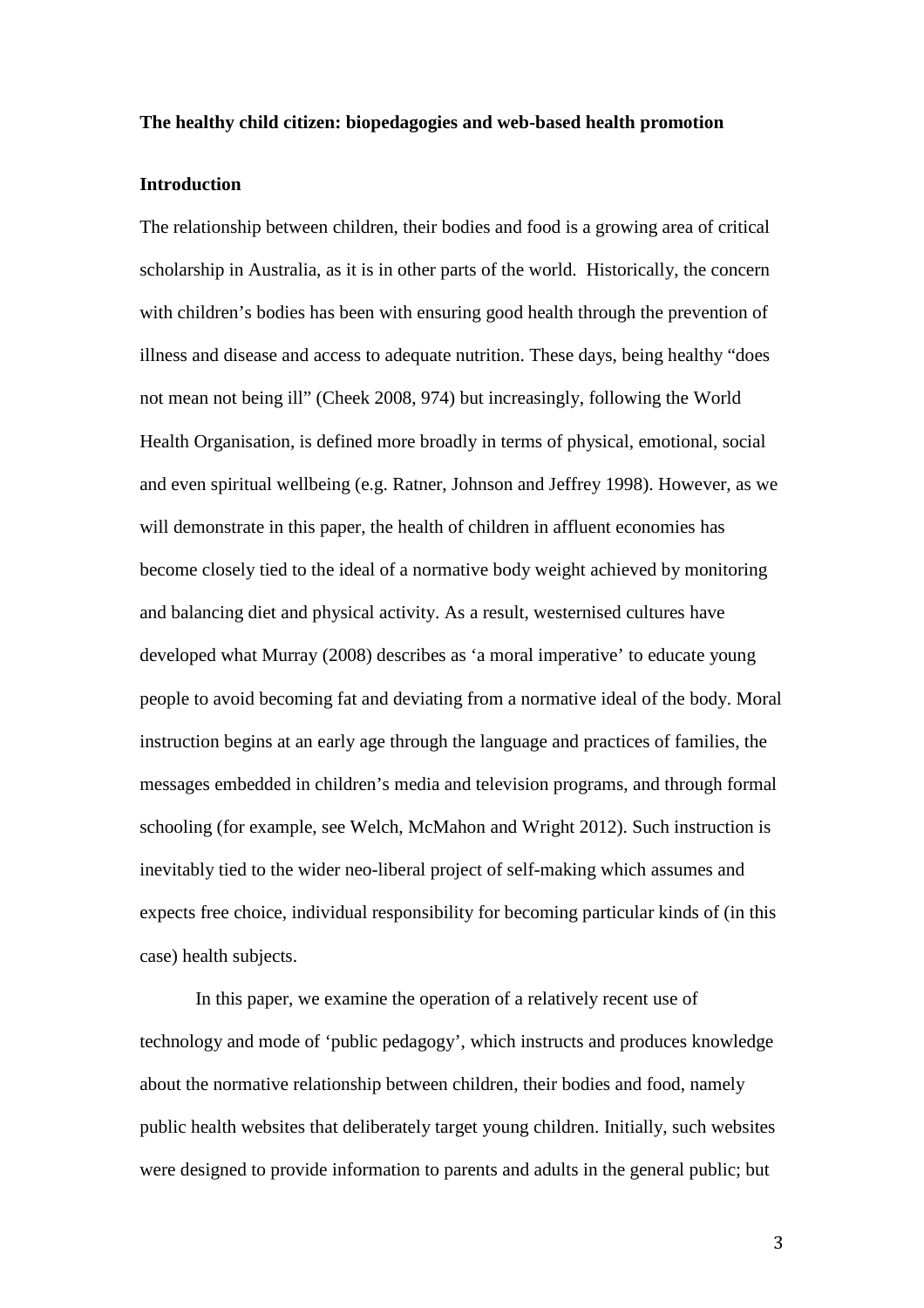they have expanded their remit to include children and teenagers and redesigned their appearance and content to appeal and respond to issues identified as important for these populations. As a result, such websites have become potent potential sources of knowledge for children and adolescents about how they should think about food, their bodies and health. Influential public and private organisations have invested in such websites to capitalize on their pedagogical possibilities. In Australia and New Zealand, these typically are national and state governments, and the Departments of Health and of Education; in the United States they include private enterprise and philanthropic organizations; and, in the United Kingdom, they also include local government authorities and teachers' associations.

In this paper we use the concept of 'biopedagogies' to understand these websites as 'public pedagogical' sites that instruct children on how they should come to know themselves and act on themselves and others in order to know and be(come) healthy bio-citizens. The notion of biopedagogies draws on Foucault's (1978) concept of 'biopower' – the governance and regulation of individuals and populations through practices associated with the body. The term biopedagogies describes the values and practices that are disseminated through informal education (e.g. media and internet) as well as formal education (e.g. school) that work to instruct, regulate, normalize and construct understandings of the physical body and the virtuous bio-citizen (Halse 2009). In this paper, we analyse the pedagogical strategies used by such websites and the ways that particular discourses or truths that connect food, the body and health come together to do this pedagogical work. Our analysis demonstrates how biopedagogies persuade individuals to monitor themselves and others by increasing their *knowledge* around food and health, and by *instructing* them on how to change their lives by eating healthily and staying active (Wright 2009).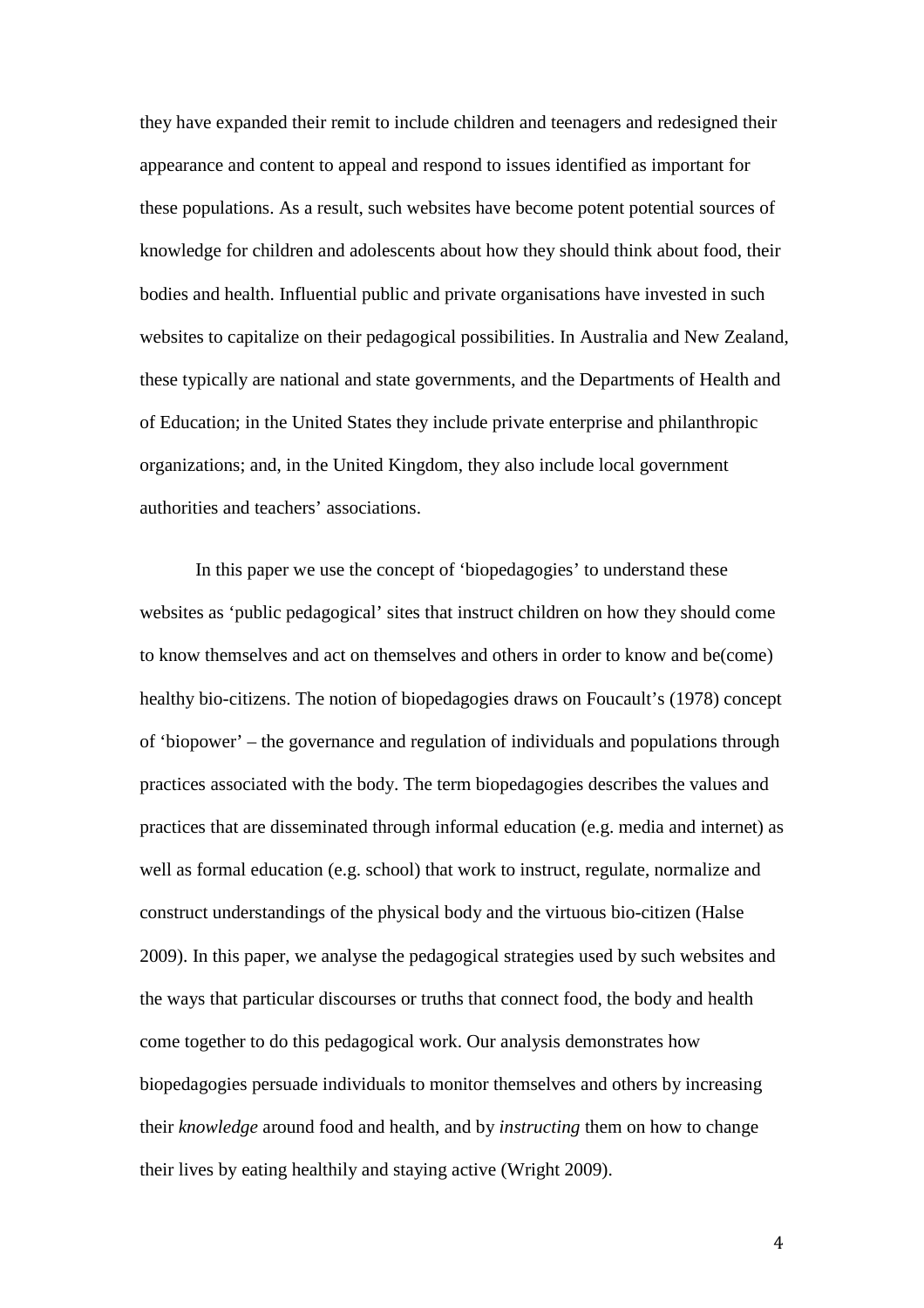#### **Health, obesity and children's bodies**

Children's bodies have become a key focus in discussions around the incidence and the early prevention of obesity as part of a wider notion of public health that locates responsibility for health with the individual (Crawford 2006; Lupton 1995), as virtuous biocitizen (Halse 2009), and identifies weight as a primary determinant of health (Wright 2009). In this context, knowledge about how to manage weight has become the focus of biopedagogical practices aimed at changing bodies and subjectivities.

Evans, Rich, Davies and Allwood (2008, 13) in *Education, Disordered Eating and Obesity Discourse* describe the obesity discourse as a framework of thought, talk and action that concerns the body and in which weight is privileged as an index of wellbeing. The escalation of childhood obesity and the "debilitating and life-threatening conditions"<sup>[1](#page-2-0)</sup> for children who grow up to be obese adults is a constant theme in public forums, including the media, government policy, medical and educational prevention programs etc. It is not the purpose of this paper to critique these claims but a considerable body of research evidence (Beausoleil 2009; Evans et al. 2008; O'Dea 2002) supports the argument that focusing on childhood obesity is not only unhelpful but can be inimical to children's health. This paper contributes to this literature by demonstrating how certain biopedagogical practices in the name of promoting children's health provoke negative and moralistic ways of thinking about the body – ways that construe the fat body as abject and children who imagine themselves to fall outside normative assessments of a 'healthy' weight as failing.

<span id="page-6-0"></span><sup>1</sup> http://www.healthyactive.gov.au/internet/healthyactive/publishing.nsf/Content/about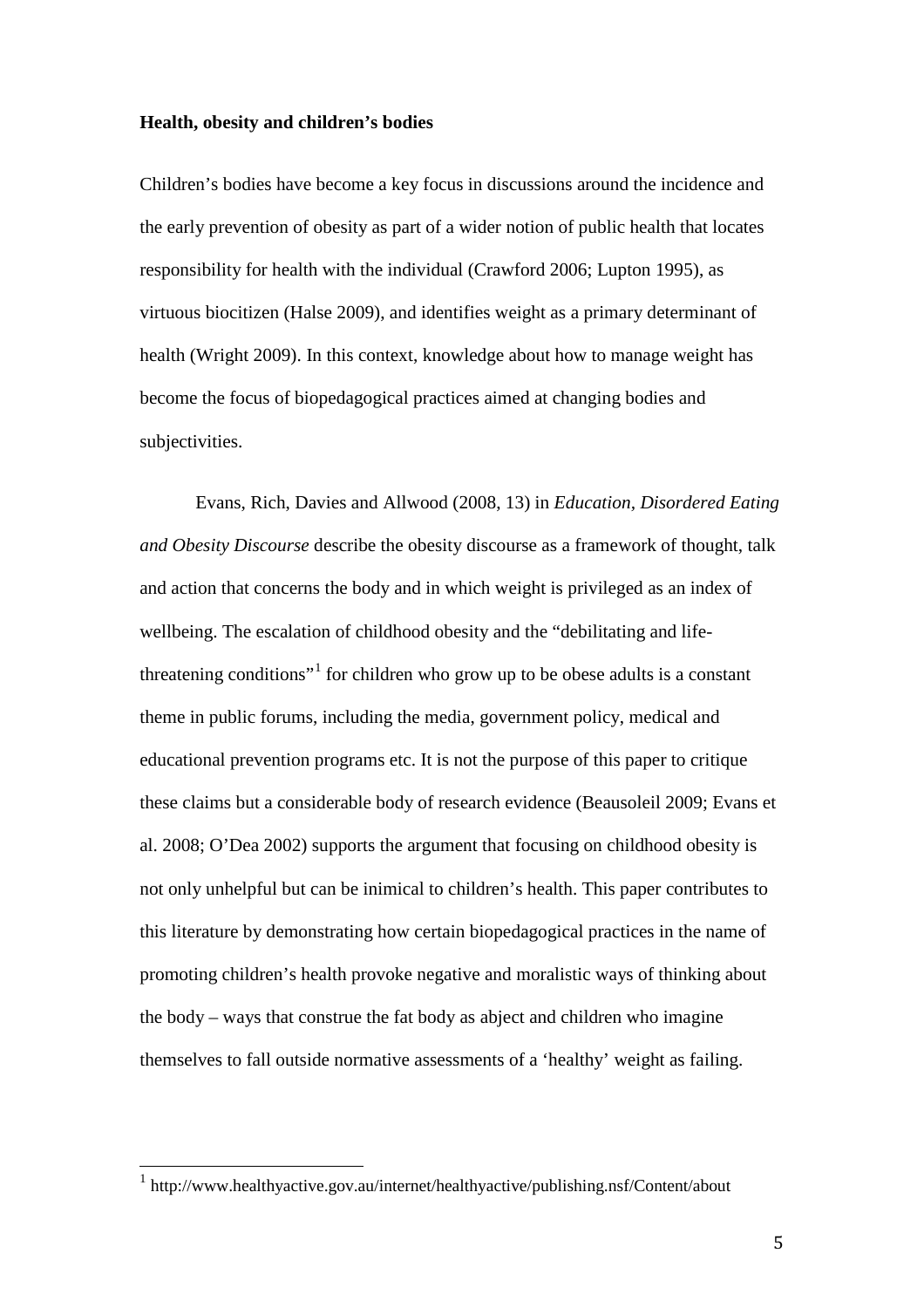The obesity discourse constructs children's health as measurable through the use of Body Mass Index (BMI) – a measure of one's body mass in relation to height. BMI presumes that there is a 'normal' and identifiable weight that is constant and 'true' across genders, time, and cultural and socio-economic boundaries (for a discussion of BMI see Halse 2009). While BMI might be set up as the objective measure and evidence of underweight and overweight, the appearance of the body has come to be taken as demonstrable indicator of health and overweight; overweight 'through looking' is taken to be evidence of ill-health (Harwood 2012). It has thus become difficult for young people to "escape the gaze of the many who now feel that they are either formally or informally 'authorised' by public health discourse to monitor and *assess* their state of health, essentially with reference to shape and weight" (Evans et al. 2008, 6). Thus, under the guise of 'health', we have entered "a climate of health surveillance" (Webb and Quennerstedt 2010, 786).

Children are both objects and instigators of such surveillance. When children have been asked to talk about their meanings of health, they identify appearance as one of the main strategies for knowing whether a person was healthy or not (Wright, O'Flynn, and Macdonald 2006). Other research has demonstrated how children are alert to contemporary health imperatives and the associated messages about moral worth. For example, children in several studies have offered definitions of health that were primarily about balancing food intake with energy output through exercise (Wright and Burrows 2004; Wright et al. 2012). For some of these children, health was more explicitly associated with not being fat, and the 'fear of becoming fat' was a recurring theme (Wright and Burrows 2004; Burrows 2008). One of the respondents in Evans et al.'s (2008, 69) research, for example, describes 'healthier' as "less fat, less calories, less food, and more exercise". These studies point to children's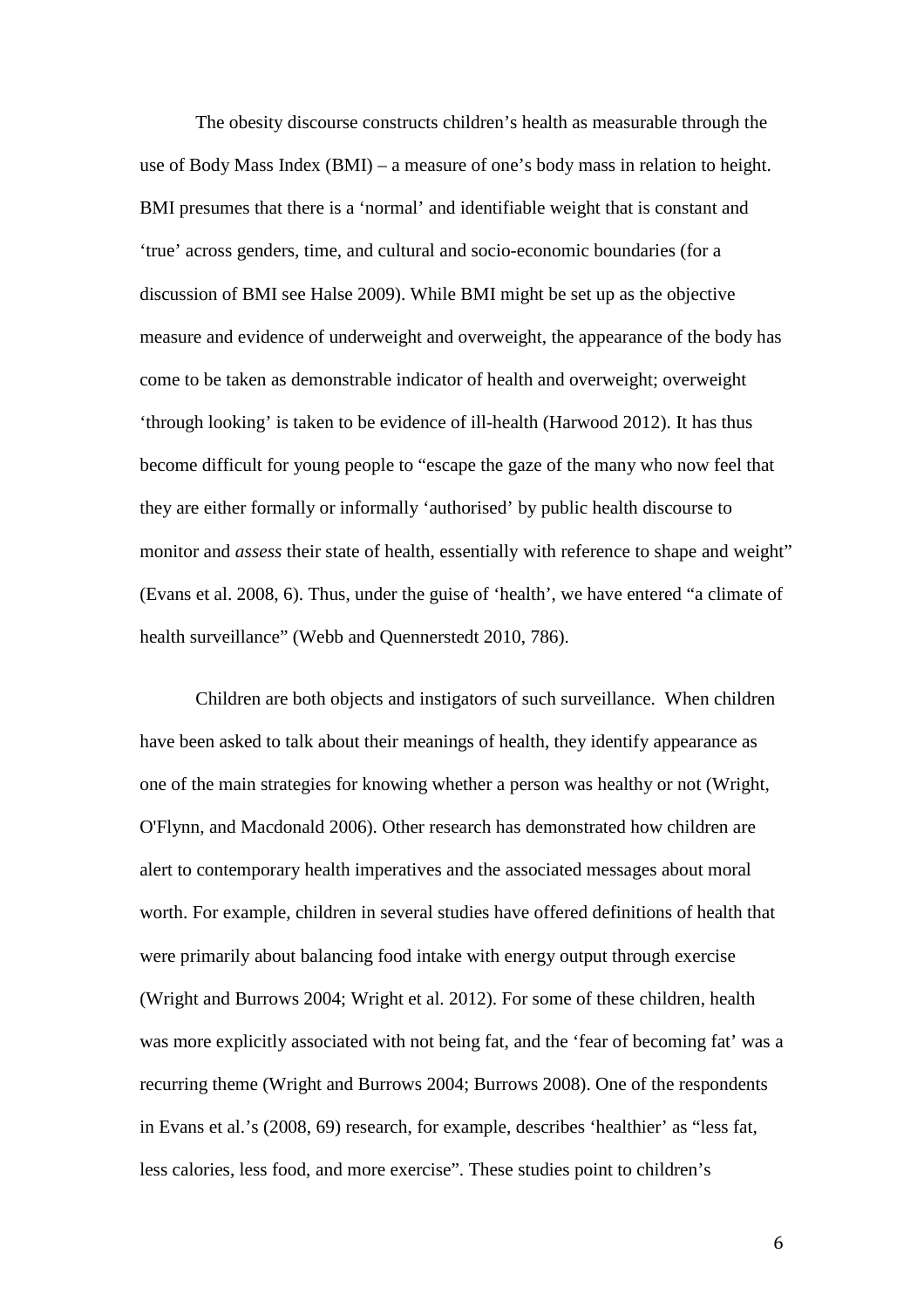connections between 'good' and 'bad' bodies and eating practices, suggesting that the connection between moral virtue and corporeal ideals has filtered down to children (Evans et al. 2008). Thus, in a neoliberal social context where the body is perpetuated as a moral projection of personal worth and evidence of the capacity to take charge of one's life, growing numbers of young people are reporting dissatisfaction or disaffection with their bodies (Evans et al. 2008). In Australia, for example, body image is the third highest concern of 15-24 year olds (Mission Australia 2012), and the majority of Australian children report that they are dissatisfied with their bodies, anxious about their weight and want to be thinner; with more than 40% regularly engaging in extreme dieting and dangerous weight loss methods such as purging (Allen et al. 2008; Holt and Ricciardelli 2008; Rolland et al. 1997). Under such conditions, it is not surprising that over the past fifty years the number of children diagnosed with eating disorders has increased while the age of eating disorder onset has decreased (Hoek and van Hoeken 2003; Madden et al. 2009). For other children and young people, the inability to 'manage their weight' generates a sense of personal failure (see Burrows 2011).

#### **Surveillant assemblages**

In a "climate of health surveillance" (Webb and Quennerstedt 2010, 786), selfmonitoring and monitoring the health of others becomes part of one's responsibility as a good citizen. While surveillance can mean observation of others, from a Foucauldian perspective it also refers to scrutiny and development of one-self. For Foucault, the surveillant mechanisms, afforded by the panopticon of the prison, encouraged inmates to reflect upon their own behaviour in order to transform themselves. In relation to society more widely, people's awareness of their own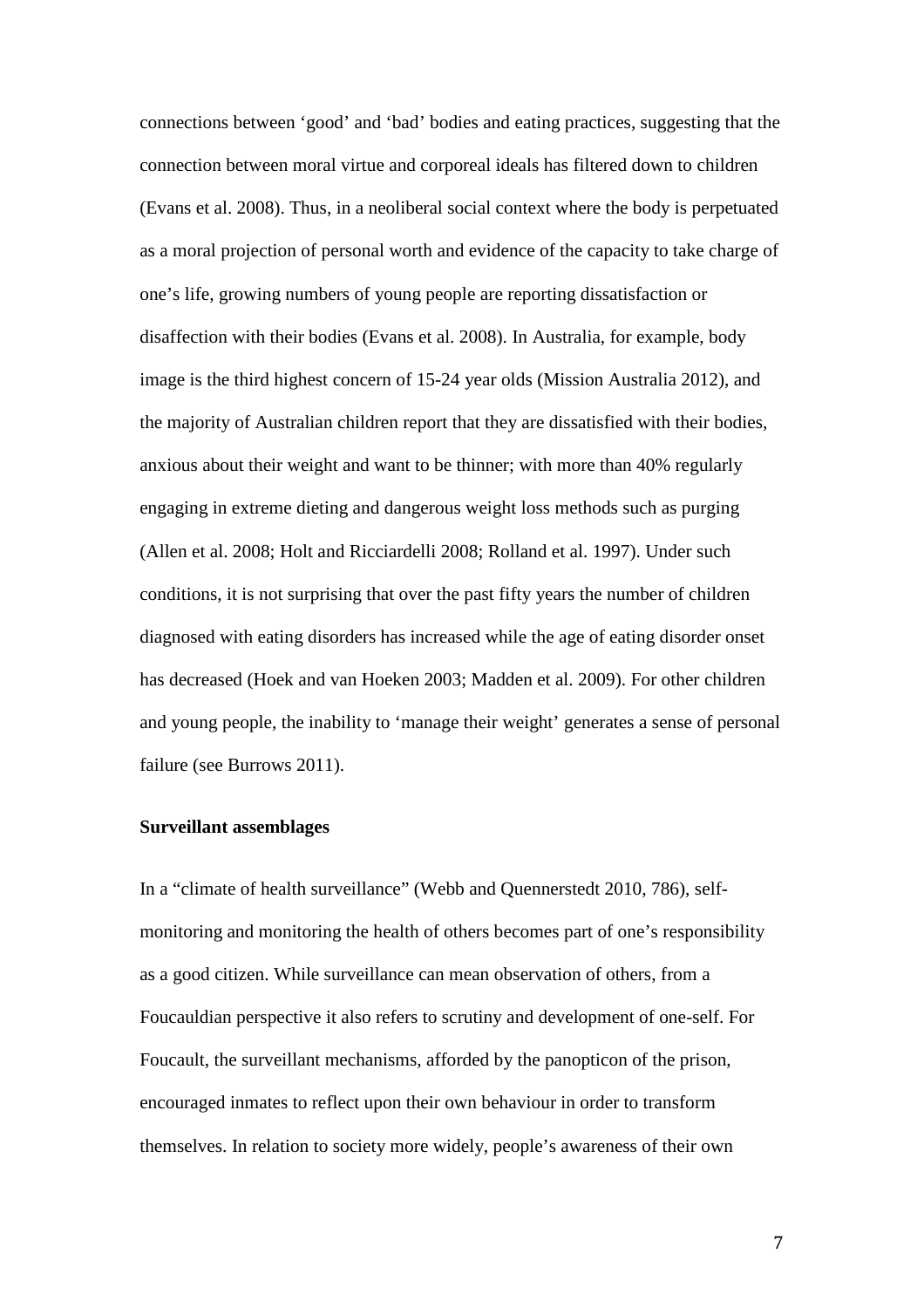behaviour in relation to social norms, contributes to the constitution of their sense of self. However as Rich (2011, 6) points out, "the surveillance of bodies against the risks associated with obesity does not operate via a stable central unit, but is a pervasive part of consumer culture, popular media, as well as more formalized institutions of medicine and education". Rich deploys Haggerty and Ericson's (2000) notion of a "surveillant assemblage" to describe the multiplicity of sources, practices and technologies that come together in an integrated whole to govern populations; and situates her own study of reality media as a part of the "critical practice to understand better the social contexts through which people come to learn about their bodies and obesity" (Rich 2011, 6).

Through surveillant technologies subjects' levels of health are measured by external structures, such as BMI, and health is determined by subjects' body shape and weight where the slender body has become encoded with images of control, achievement and success (Cheney 2011). Halse (2009, 50) links these phenomena to the notion of the bio-citizen, a complex persona who comes into being through "welding the body onto the social, cultural, economic and political responsibilities of citizenship and state". The 'responsible bio-citizen' is s/he who actively and vigilantly endorses and enacts modes of self-care. What counts as self-care and as 'valid' measures of health – such as the BMI and the slender body – are determined and propagated through the institutions and technologies available to the State and its agents, such as schools, the media, healthcare etc. It is through this impetus that the bio-citizen becomes located as a moral, virtuous subject *of the State*; the bio-citizen's subjectification as morally virtuous is determined through her/his adherence to the social, cultural and political values of the State. Indeed, "what *counts* as virtuous,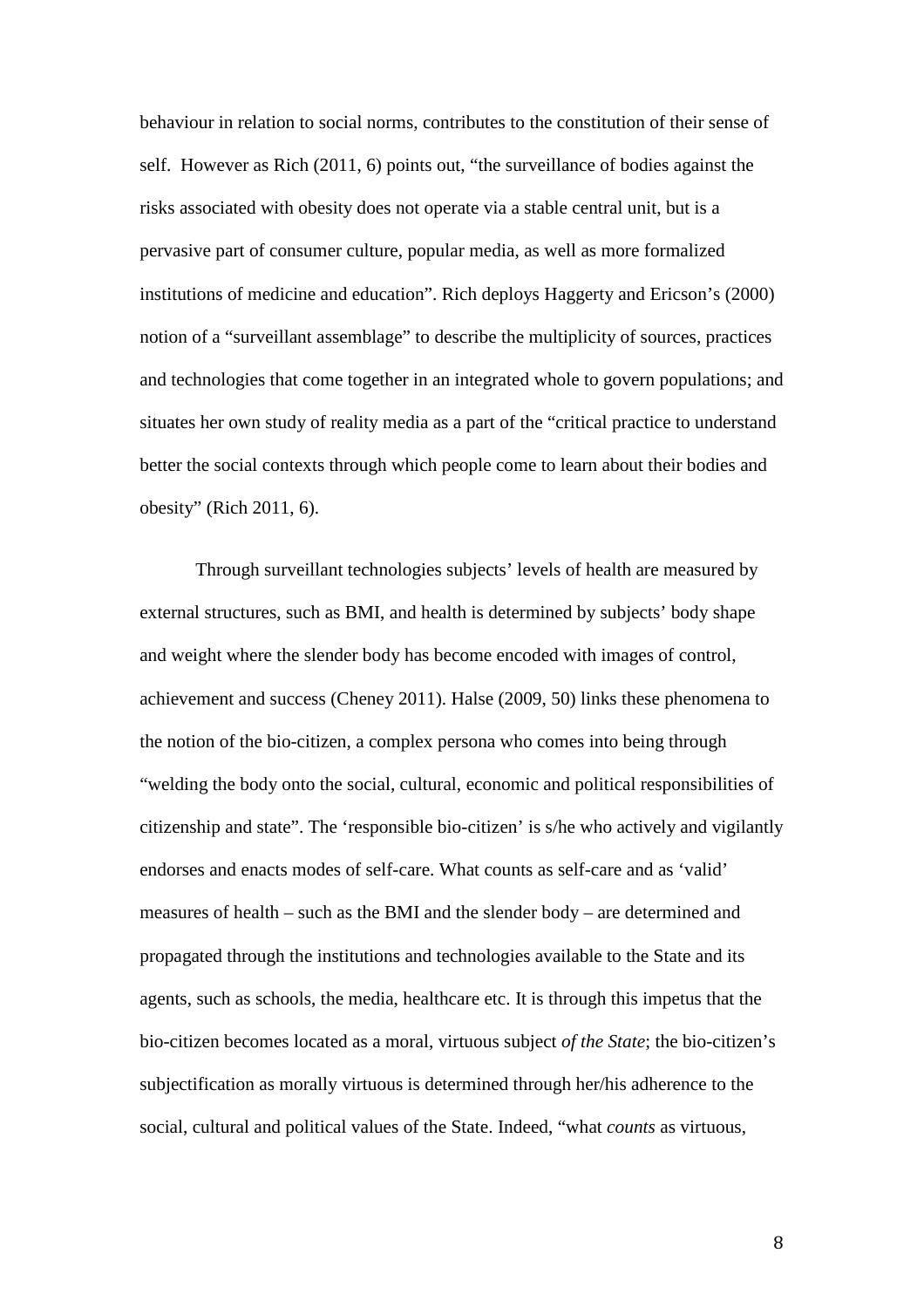moral actions are those that serve the interests of the individual *and* all others in any society" (Halse 2009, 51, emphasis in original).

Through the notion of the bio-citizen, we can see how issues around bodies, food and health are no longer simply matters of nutrition and wellbeing but are inextricably entangled with the enactment of social and moral virtue. Evans et al. (2008) note that one of the most striking features of contemporary culture is how moral virtue has come to be aligned with corporeal ideals. Thus, body shape and weight have become symbolic of 'good' or 'bad' health and bodies have become a reflection of moral choice and a measure of identity. As a consequence, selfmonitoring and acting on prescriptions for attaining culturally validated degrees of health have become key mechanisms through which subjects' health is promoted, measured and 'improved' so that moral virtue can be achieved (Halse 2009).

#### **Consuming children**

Kenway and Bullen (2001) point to the importance of popular media designed for children on children's lifeworlds and the formation of their identities and relationships. The role of the media in shaping children's understanding of their bodies and health has come under increasing scrutiny and analysis. Like Kenway and Bullen, educators have sought to find ways of assisting children to become critical and aware consumers of marketing and media designed for young people (for example see Olive and Lalik 2004).

The most obvious examples of popular media that directly addresses issues of overweight and obesity are TV reality programs such as the 'Biggest Loser' and 'Honey, We're Killing the Kids' (see Rich 2011). Children are responsive to their messages and look to such TV programs as a main source of information on how to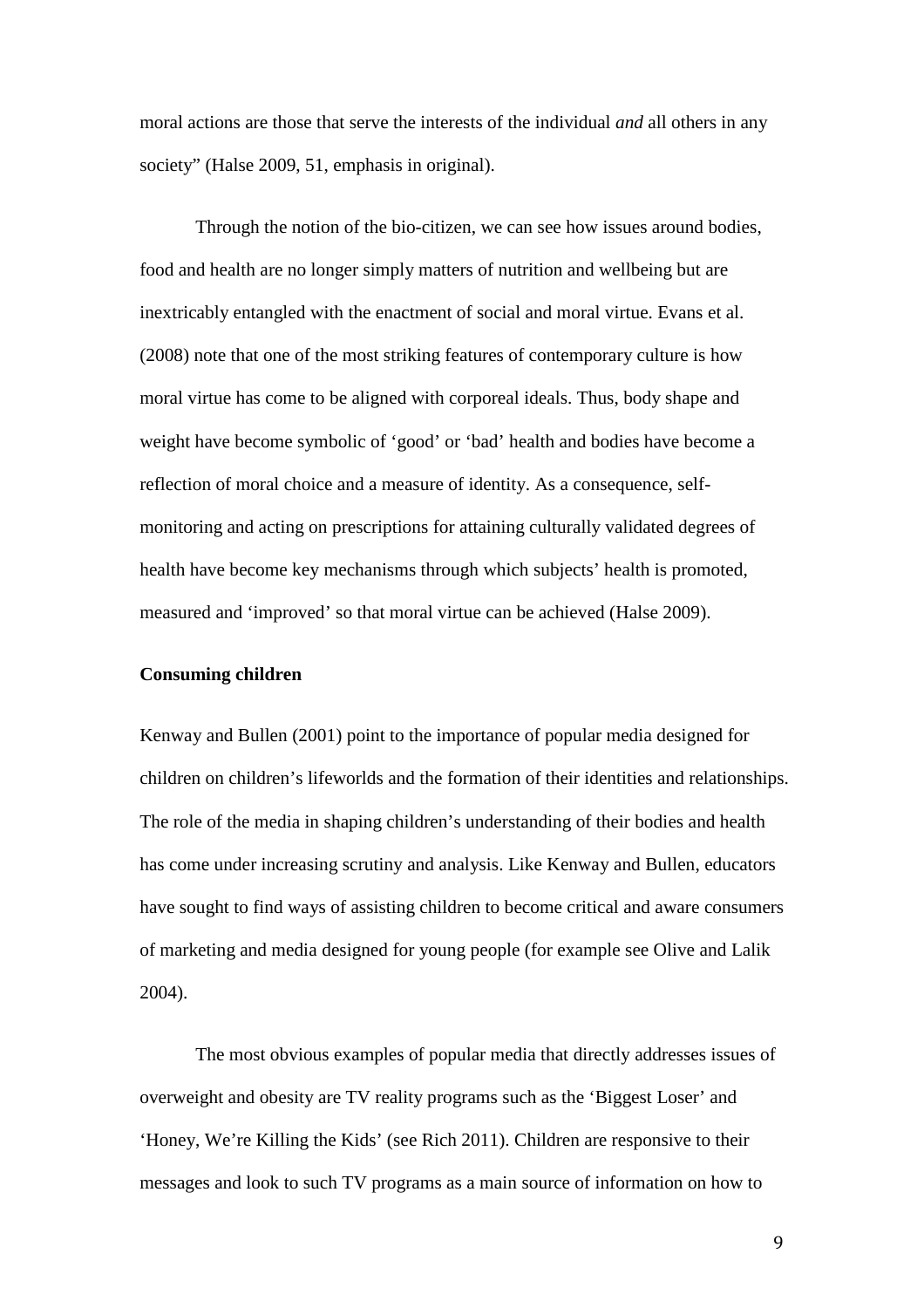eat healthily (Wright, Burrows, and Rich 2012). Other TV programs directed at young children incorporate health messages into songs and episodes that are directed, for example, at healthy eating; some of which make direct moral judgments about those who fail to make healthy food choices (see Welch, McMahon, and Wright 2012).

Less attention has been paid to those media sources, which are taken uncritically to be educational, which appear simply as knowledge sources, accessible to children. The health promotion sites examined in this paper seem to sit somewhere between formal-school based pedagogies and popular culture pedagogies. Their intention seems to be to instruct through using popular culture techniques, including visual appeal, specific marketing to children, use of children's drawings, poems and statements, and games. Our paper addresses this gap in knowledge. Its aim is to contribute to the growing body of literature on surveillant assemblages, whereby discourses around bodies, food and health are mediated through schools, children's entertainment, popular culture and public health pedagogies (see Rich 2011; Welch, McMahon, and Wright 2012). We begin by drawing out the similarities in messages about health, eating and the body of typical children's websites emanating from Australia, the United Kingdom and the United States. We then offer a more detailed analysis of one website emanating from Australia to demonstrate how imperatives around health, bodies and weight are promoted and act as resources for the formation of children's identities.

#### **Promoting kids' health through the internet**

To identify those sites specifically targeting children with messages about health, a Google search was undertaken using keywords 'children', 'kids', 'health'. Most of the websites initially identified via this search were designed to provide information and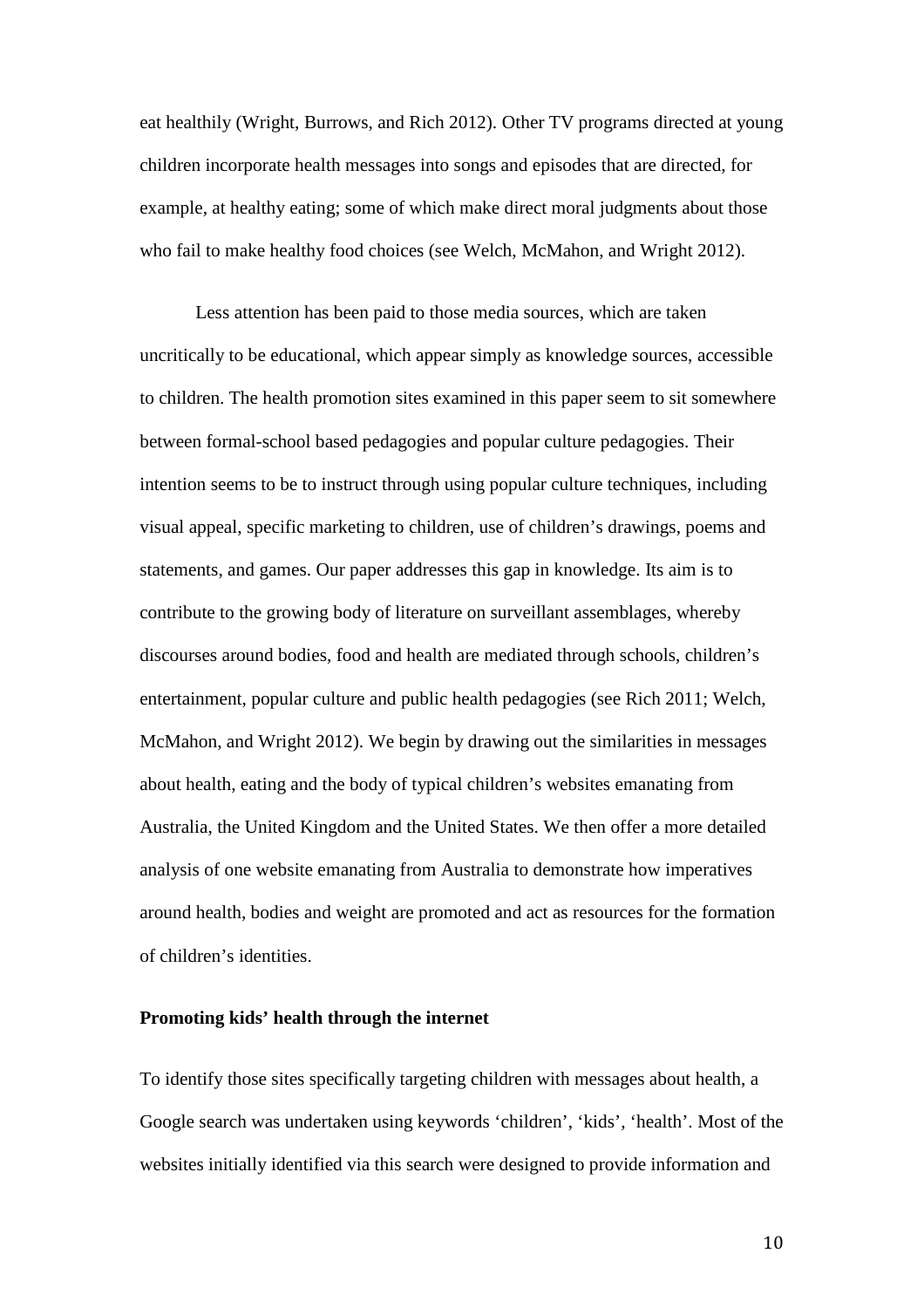advice to parents. They were produced variously by government departments, hospitals, charitable organisations, health services, parent groups and commercial interests. From these websites, there were four websites<sup>[2](#page-6-0)</sup>, one each in United Kingdom (http://www.healthykids.org.uk/), the United States (http://kidshealth.org ) and two in Australia (http://www.healthykids.nsw.gov.au/ and [http://www.cyh.com\)](http://www.cyh.com/), that either included specific sub-sites directly addressing children or were the main sites targeting children with information and advice about health.

Most of the sites provide comprehensive links to multiple aspects of children's health, ranging from 'feelings' to 'why does your nose bleed'. However some like the NSW *Healthykids: Eat well get active* website (http://www.healthykids.nsw.gov.au/), defined health in the simplest of terms and explicitly offered an increase in childhood overweight and obesity as a rationale for the advice on their site. The development and promotion of the website was a joint initiative by two government departments, the Department of Health and the Department of Education and Training in the State of New South Wales (NSW), and a national charity devoted to research and education: The Heart Foundation. The *Healthy Kids* website resulted from the *NSW Government Plan for Preventing Overweight and Obesity in Children, Young People and their Families 2008-2011.*

<sup>&</sup>lt;sup>2</sup> Originally there were five websites. However with the election of a National government in New Zealand, the *Mission On: Helping Kiwi Kids be Healthy* website offered to children (5- 12 years) was dismantled. As a reaction to what they called the 'nanny state' policies of the previous Labor government, the National government withdrew funding from many of the child health initiatives instituted by that government.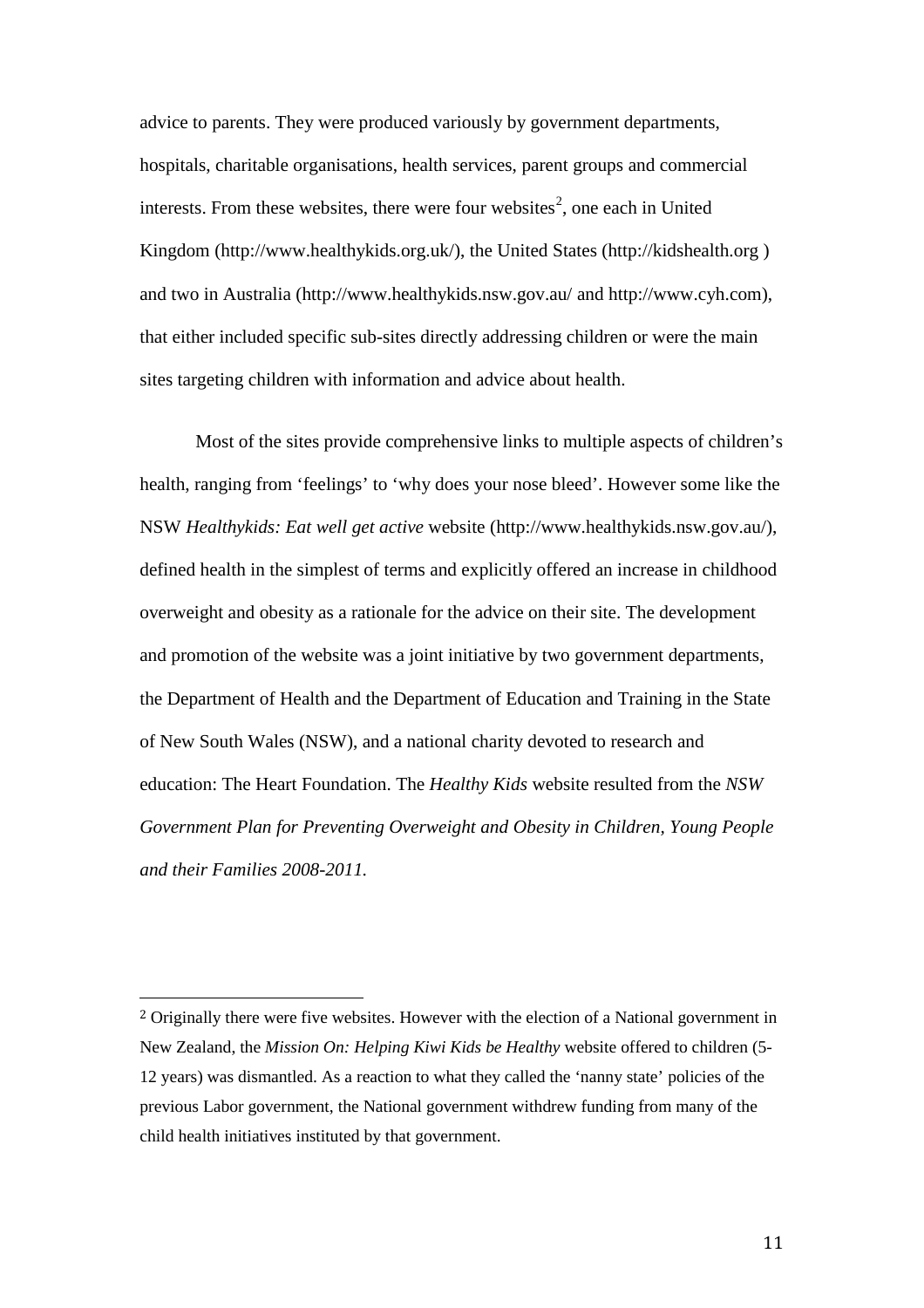The 'Kids & Teens' section of the website opens with an attractive interactive icon offering five strategies (or instructions) to a healthy lifestyle: 'Get active everyday'; 'Choose water as a drink'; 'Turn off the TV or computer and get active'; 'Eat more fruit and vegies'; and 'Eat fewer snacks and select healthier alternatives'. The rationale for the '5 ways' agenda is:

Not being active is one of the reasons why kids and adults become overweight or obese. Being overweight puts a lot of strain on bodies and causes lots of health problems as people get older. You can get active and eat healthily to prevent this!

Further detail and research fact sheets for implementing the '5 ways…' agenda are provided. In varying detail, most of the other websites canvassed presented the same health imperatives and unproblematically assumed an increase in children's weight and the impending threat of obesity for all children.

Operating from the USA, the Nemours Foundation, one of the largest integrated paediatric health systems in the USA, has set up and operates a dual language (English and Spanish) website called *KidsHealth* [\(http://kidshealth.org/kid/\)](http://kidshealth.org/kid/). The site advertises itself as 'the web's most visited site about children's health' where '[i]f you're looking for information you can trust about kids and teens that's free of "doctor speak," you've come to the right place'. The site has separate sections for parents, kids, teens and educators. The kids' site is subtitled 'How the body works' and has links to detailed sections with information, activities, podcasts and videos on feelings, staying healthy, staying safe, etc. The section entitled 'Being Healthy' has three subsections: 'Be a fit kid'; 'Body Mass Index (BMI)'; and 'Losing Weight: Brandon's Story'. On the day we accessed this site, the kids' home page carried a rolling image of little girl with the caption: 'What is the right weight for me?'. The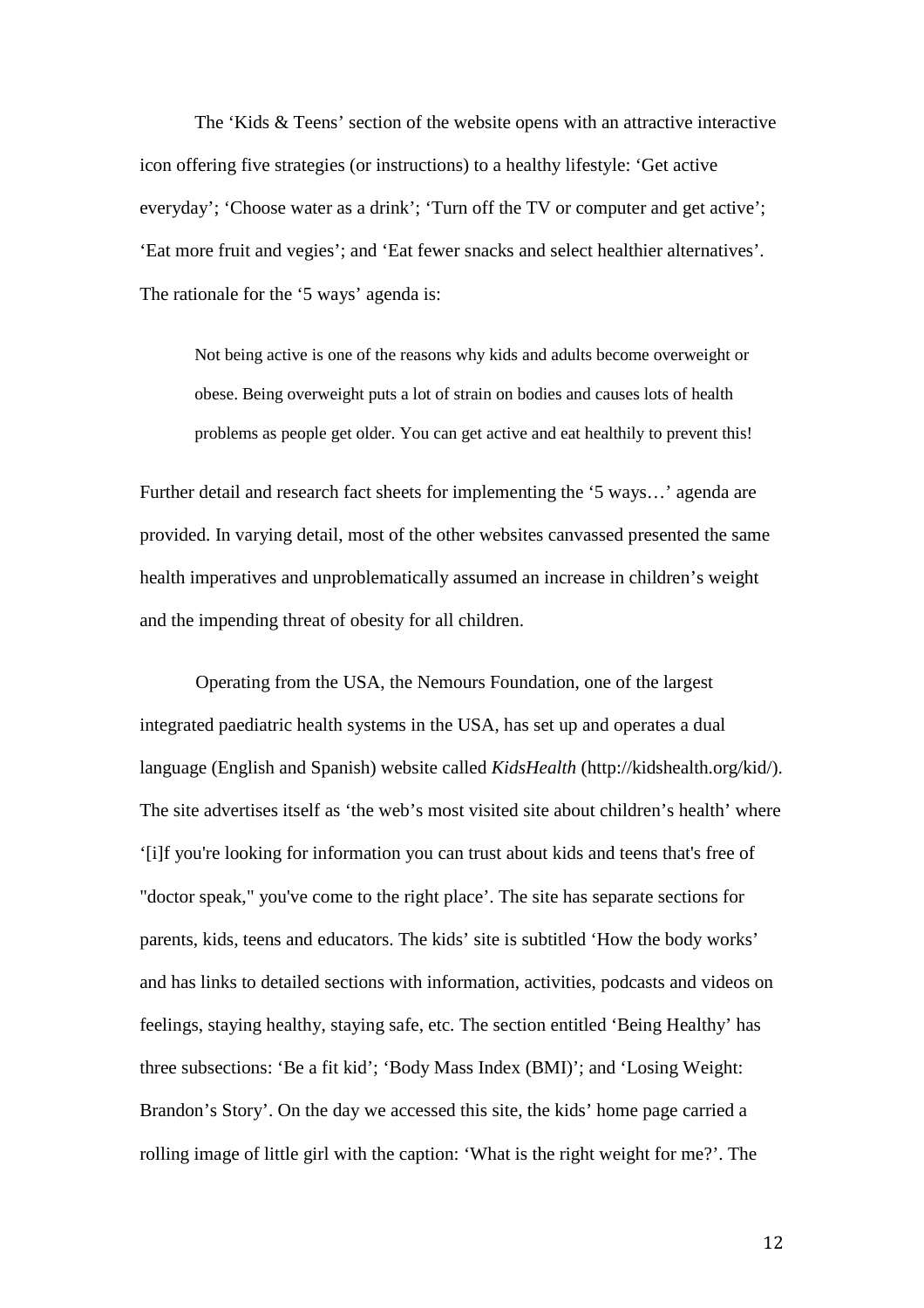image was linked to a lengthy article that discussed: 'The best weight for you'; 'Genes and weight'; and the action to take in order to 'Get to the right weight for you' which included strategies such as: increasing exercise; talking to your doctor about your BMI; and comparing your BMI against normal, underweight and overweight BMI. The *KidsHealth* site is funded by partners who buy into a range of advertising and promotion options. The partners include: children's clinics, hospitals and health care providers throughout the USA and Spain; non-government and government organisations including the *sesameworkshop* and *American Academy of Family Physicians*; corporations and media groups including msn, seventeen, TIME for kids.

#### *The Child and Youth Health website*

For a more detailed analysis of how the imperatives associated with health, weight and the body are promoted and act as resources for children's identities, we chose to focus on the South Australian website *Kids' Health,* a sub-site of the 'Child and Youth Health' website [\(http://www.cyh.com\)](http://www.cyh.com/). *Kids' Health* is an initiative of the Women's and Children's Health Network that is funded by the South Australia government. In addition to sharing a similar name with the Nemours' sponsored *Kidshealth* site in the United States, the South Australian *Kids' Health* site contains web-links to the Nemours site – suggesting a possible design and communication process that extends beyond the local and parochial. The South Australian *Kids' Health* site describes itself as a place where viewers will find a wealth of news and practical health information for children as well as parents/carers. It has won awards and informs viewers that a "team of doctors, nurses, social workers and other health professionals have been working with parents to help children 'Start Healthy and Stay healthy'". Our process in analysing the site was first to identify all of the topics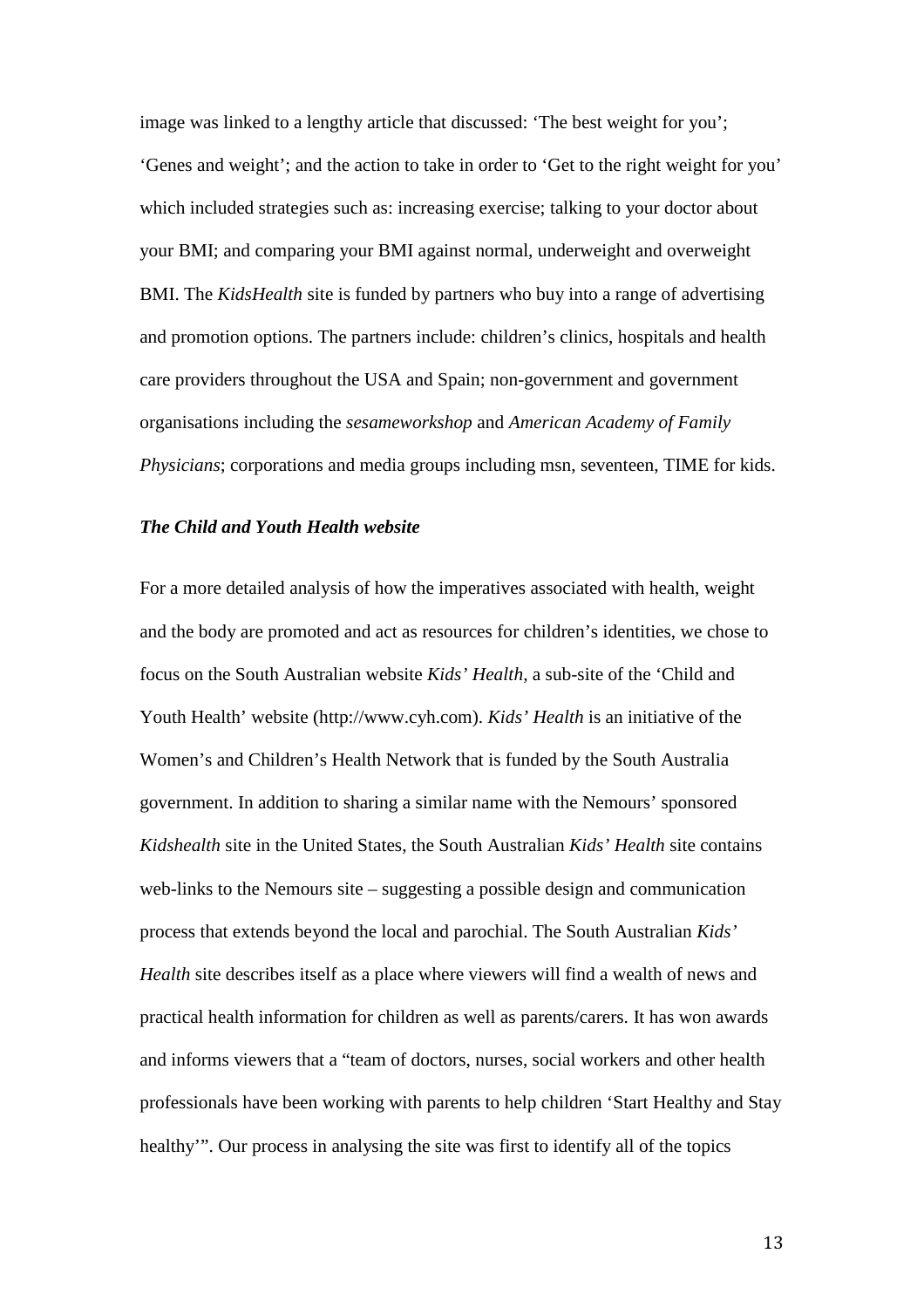related to health, weight, the body, food and exercise and to examine these in some depth for the ways meanings are constituted in relation to health, bodies and selves. We also used the search tool to search for further references to food, weight, the body and exercise to capture other references to these concepts across the site.

The *Kids' Health* webpage describes itself as being for 'kids only' - 6-12 year olds. It is very colourful and uses children's drawings, quotes and poems to support its messages and appeal to young viewers. The language used is simple and ageappropriate; and the site is made accessible and personable by using text that directly addresses viewers. The choice of topics on the site are substantiated on the basis that they are the result of a survey of more than 500 children and that "all the Kids topics have been trialled by kids". The content is attributed to Dr Kim and/or Dr Kate - two medical avatars whose function is to impart authority, legitimacy and credibility to information on the site. From the range of topics addressed on the site, those most relevant to this paper are: 'Your body' and 'Your food' and the sub-sections on 'Health' and 'Exercise'.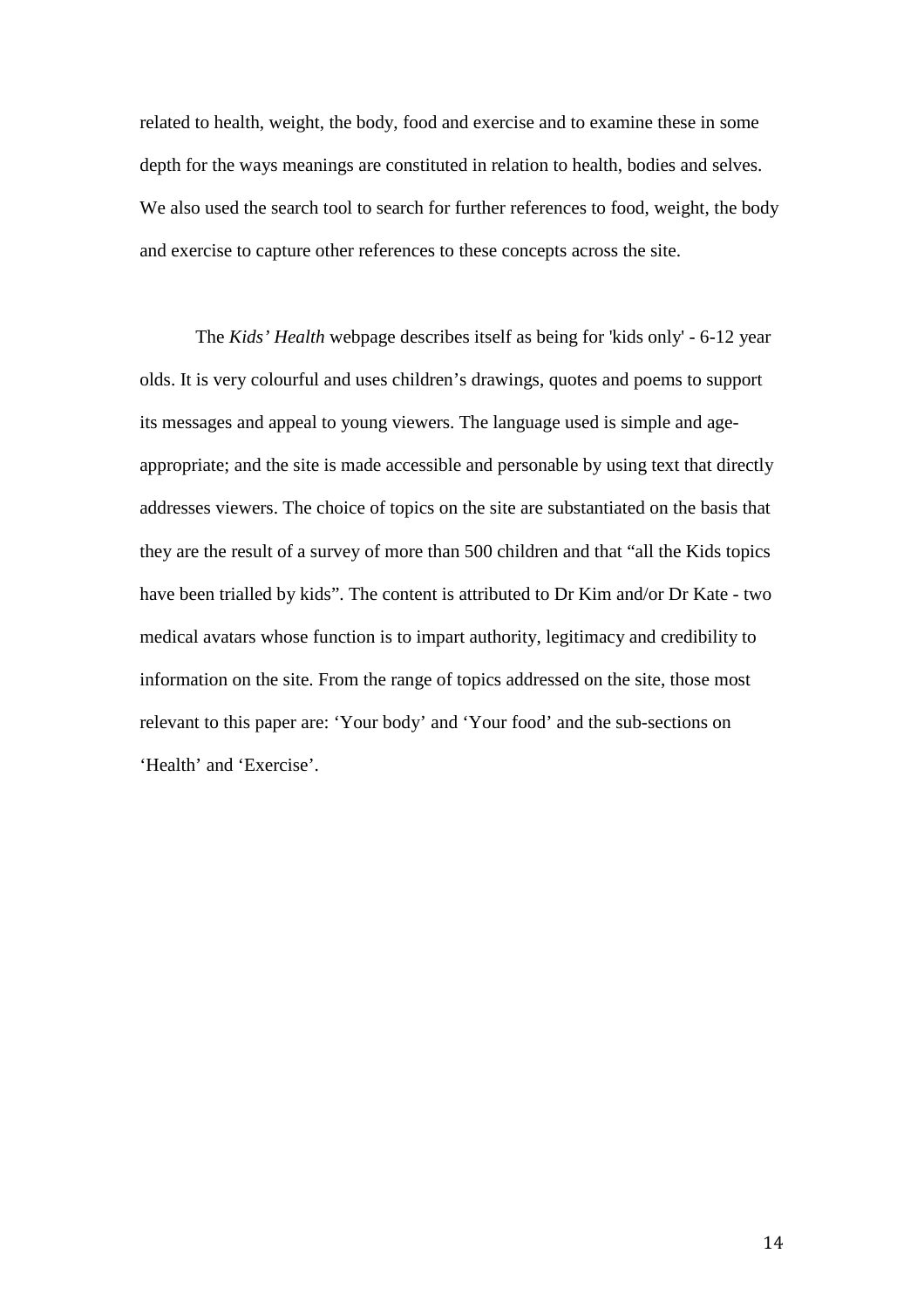#### *Know yourself – self-assessment and prescriptions for healthy living*

A consistent message throughout the *Kids' Health* site is the idea that children from a very early age are responsible for their own health and that a healthy lifestyle is possible if children are provided with information, instructions and encouragement. As with the other websites, children are invited to measure their weight, calculate their BMI, and compare themselves against norms for their age. They are also invited to self-monitor their behaviour by comparing their eating practices against a predetermined 'healthy norm'. The site offers tools for self-surveillance and instructions on how to manage eating and exercise practices to achieve the norms of good health.

*Weight – how much should you weigh?* The website's section on 'The Body' comprises information on different topics organized as an alphabetized list ranging from 'A hairy story' (about hair on the human body) to 'Your Wonderful Hands'. Included in the list is 'Weight – how much should you weigh?' followed by 'Obesity'. The home page for 'Weight – how much should you weigh?' opens with the stated assumption that children are preoccupied with their weight and invokes an unspecified body of research in support of this claim: "Research shows that most children and teenagers think they are too thin or too fat". The general tenor of this section of the website is to reassure children that a lot of physical changes in weight occur in the 'nearly teens', that these are natural and that children should consult an adult if concerned. However, the effects of the obesity discourse and attendant concerns about overweight children are still in evidence. For example, children who think they are underweight are reassured: "Most really thin people who have a good diet are just naturally thin". No such possibilities are available for the child who is overweight: "If you are overweight then you may need to look at the kinds of food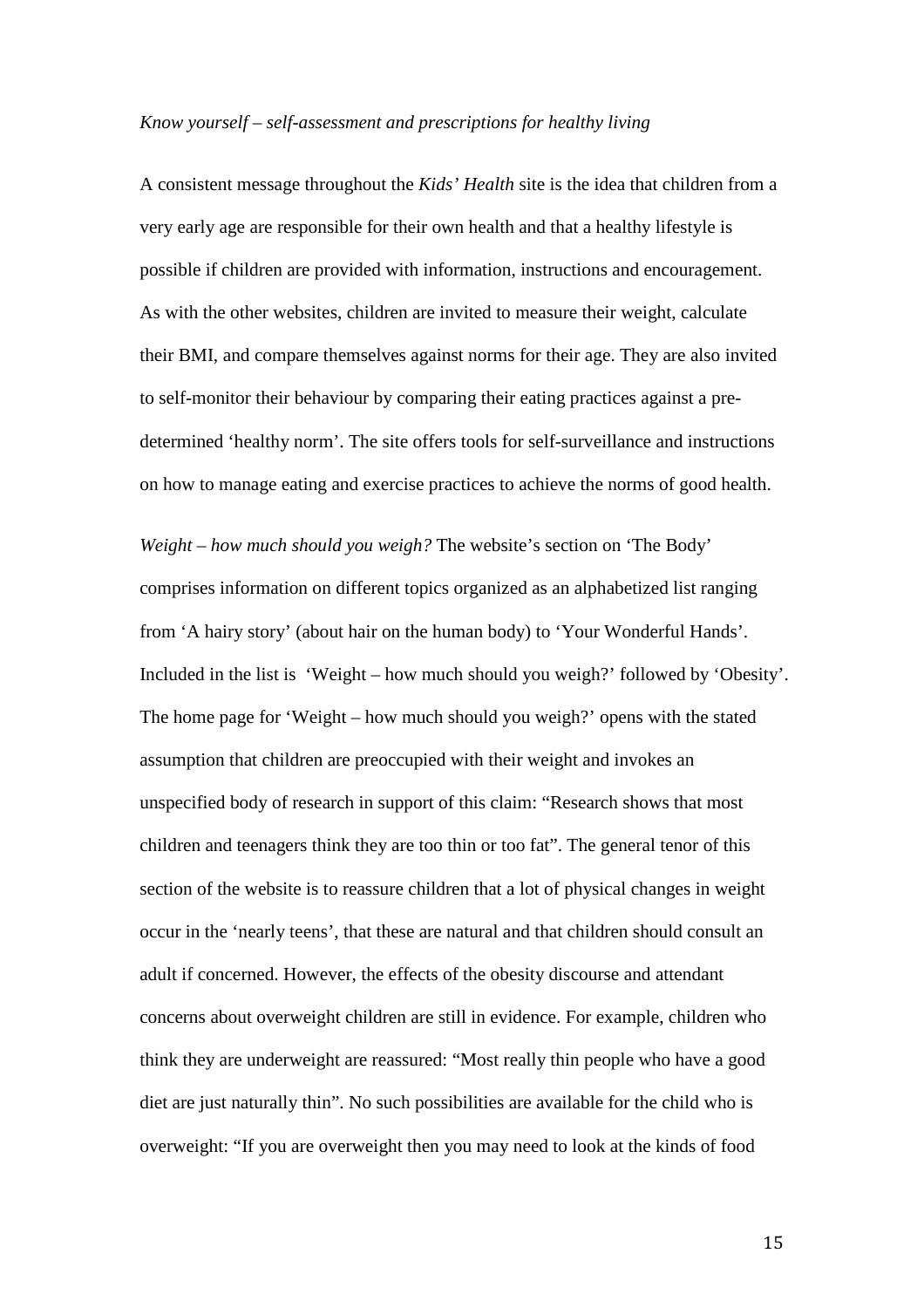your body needs and those it doesn't". There is no possibility that the norms for weight might be contingent on other factors and the final arbiter is the doctor who can calculate your BMI "to check out how much body fat you have".

*Weight – how much should you weigh?* There are links on the 'Weight' page to a range of subtopics: "Your size and body type"; "Being underweight"; "Being overweight"; "What you can do"; "Dieting; be happy with your body"; and "Dr Kim says". The section on 'Being overweight' tells child readers that if they are overweight then they might need to look at the food they are eating and how much exercise they are getting and directs them to a link on 'Exercise' for "some good ideas". The 'Exercise' page lists a number of reasons for exercising ("makes you feel fit, strong and healthy", "releases endorphins that make you feel good", "is fun and relaxing" etc.) but also includes: "It keeps your weight down" and "you look better". Using rhyming verse, the sites presents a widely publicized message on adult websites that exercise is a panacea for physical, emotional or unknown illnesses:

If you feel tired If you feel blue If you don't know what's wrong with you. Get up and move Get in the groove Exercise and you'll improve

The site also provides a list of cost-free ways of exercising. Although all are useful suggestions, they place the responsibility for exercising squarely on the child and, in doing so, communicate a strong moral message that there is no excuse for being overweight or inactive. If children are overweight after being provided with the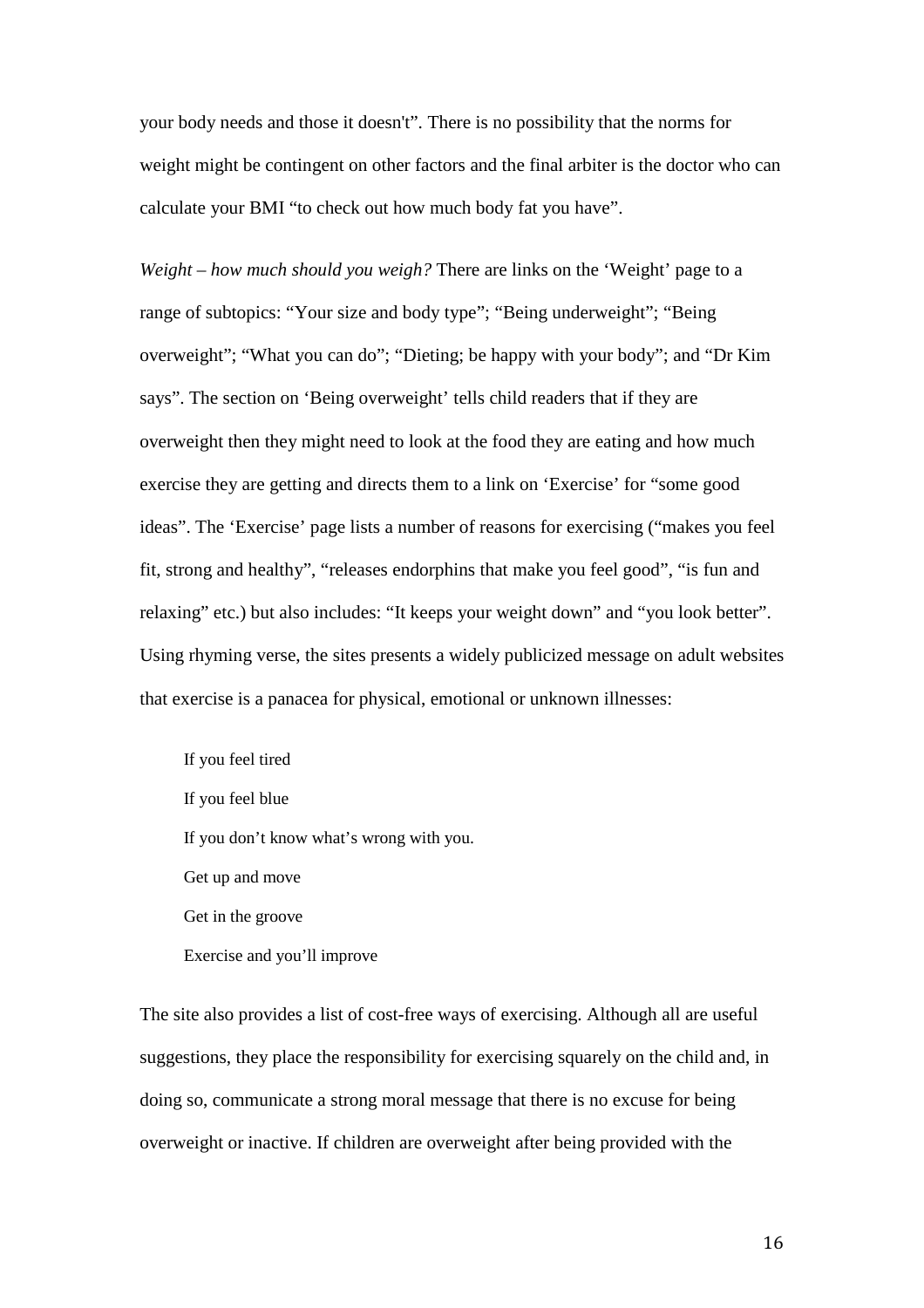requisite resources and knowledge then the only reason is that they are too lazy to follow the prescriptions offered them, and to act appropriately and responsibly in their own interests.

This section of the website also tells children: "Before you start giving yourself a hard time [about your weight], have a talk with your mum and dad". This appears to be sound advice but such an injunction contains normative assumptions about: a family as comprising 'a mum and dad'; the relationship between the child and his/her parent(s) as enabling and supporting open communication; and the capacity of children to act autonomously and control their access to 'healthy' foods and opportunities for exercise. Such advice imposes a further burden of responsibility on children by requiring them to not only make healthy decisions but to act in particular ways (e.g. consult with parents, teachers, doctors) if things are not going well.

The section on 'Being overweight' contains suggested activities "what can you do" to manage weight. These include keeping a weekly diary to "get to know your body". In the diary, it is recommended that children detail: "everything you eat (even if you only licked the cake-mixing spoon)"; "everything you do"; "how you feel"; and "how much sleep you have". By the end of the week, having completed the diary, suggests the website, you should know "heaps about how your body works". Small changes, the site instructs, "can make big differences over a longer time"; and recommends conferring with mum, dad or a doctor who may suggest changes in your lifestyle or diet. It suggests that a doctor can calculate your BMI "to check out how much body fat you have". The messages to self-monitor and assess your body using technologies such as a weekly diary, combined with instructions on eating and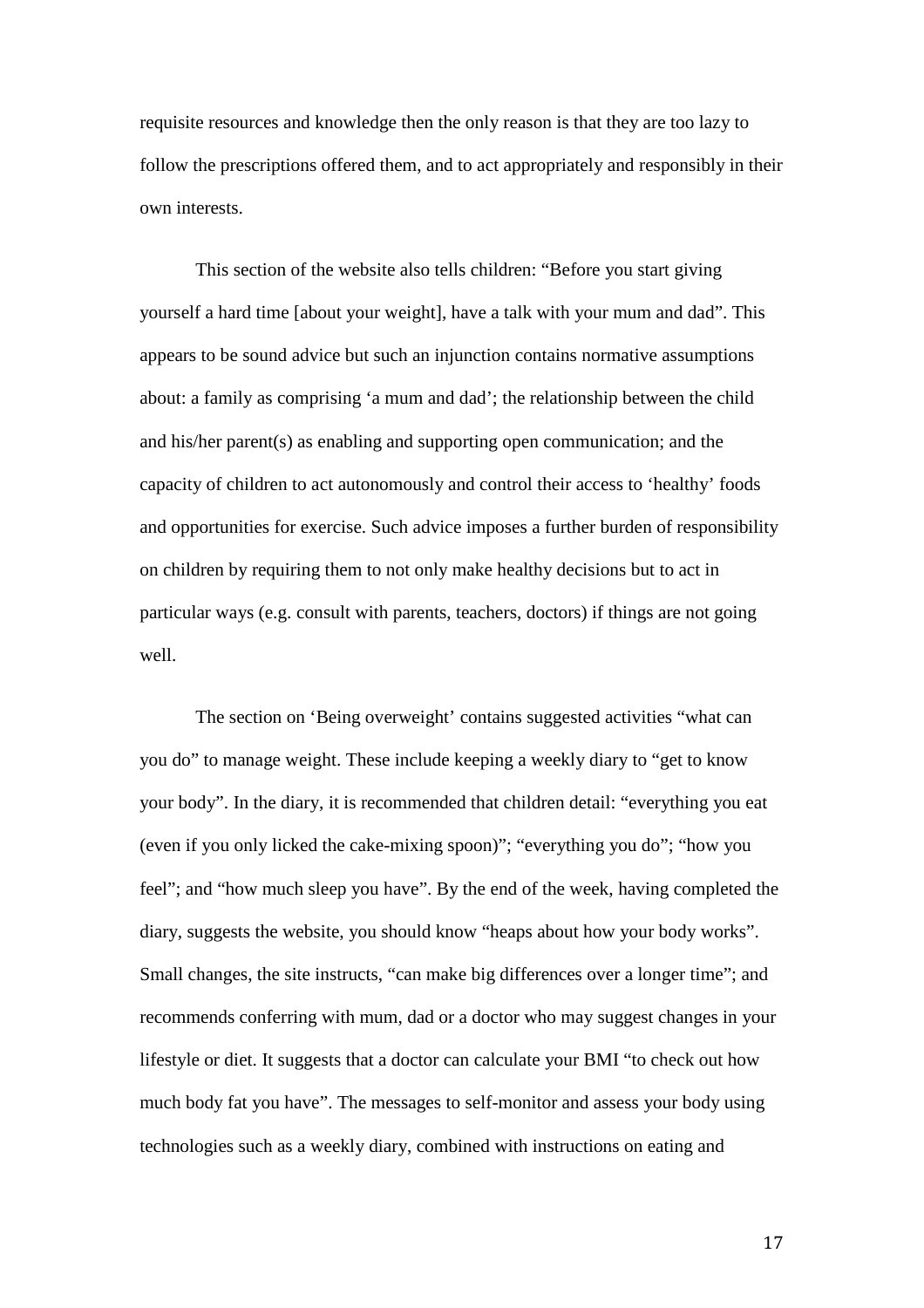exercise based on normative notions of what constitutes a 'healthy' body sit uncomfortably alongside the paradoxical injunctions on the same page: "Never decide to go on a diet by yourself" and that "Everyone is an individual".

The final section under 'Weight' is entitled: 'Be happy with your body'. A series of injunctions are presented that urge each child to accept his/her body and to look after it by "keeping it clean", feeding it the "right foods", and resting and exercising so "it works well". A final injunction links feeling good with appearance: "If you look good, you feel good about yourself and that makes you feel even better". While other text in this section articulates the healthy, good looking body in terms of 'clean skin, healthy nails, sparkling teeth, bright eyes and shining hair', the alignment of looking good with feeling good sets up a normative – and perhaps for many children an unattainable – standard against which the child consumer of the *Kids' Health* site is urged to constitute his/her identity and to judge the extent to which he/she measures up to or falls short of the normative ideal. Conflating good health with being attractive (looking good) and positive mental health (being happy) leaves no room for the child who is sometimes sad, doesn't shampoo every day or who feels or is fat (or thin). The child who fails to achieve the normative standard is excluded from an identity of looking and feeling good, and is in addition held to be personally responsible for this exclusion.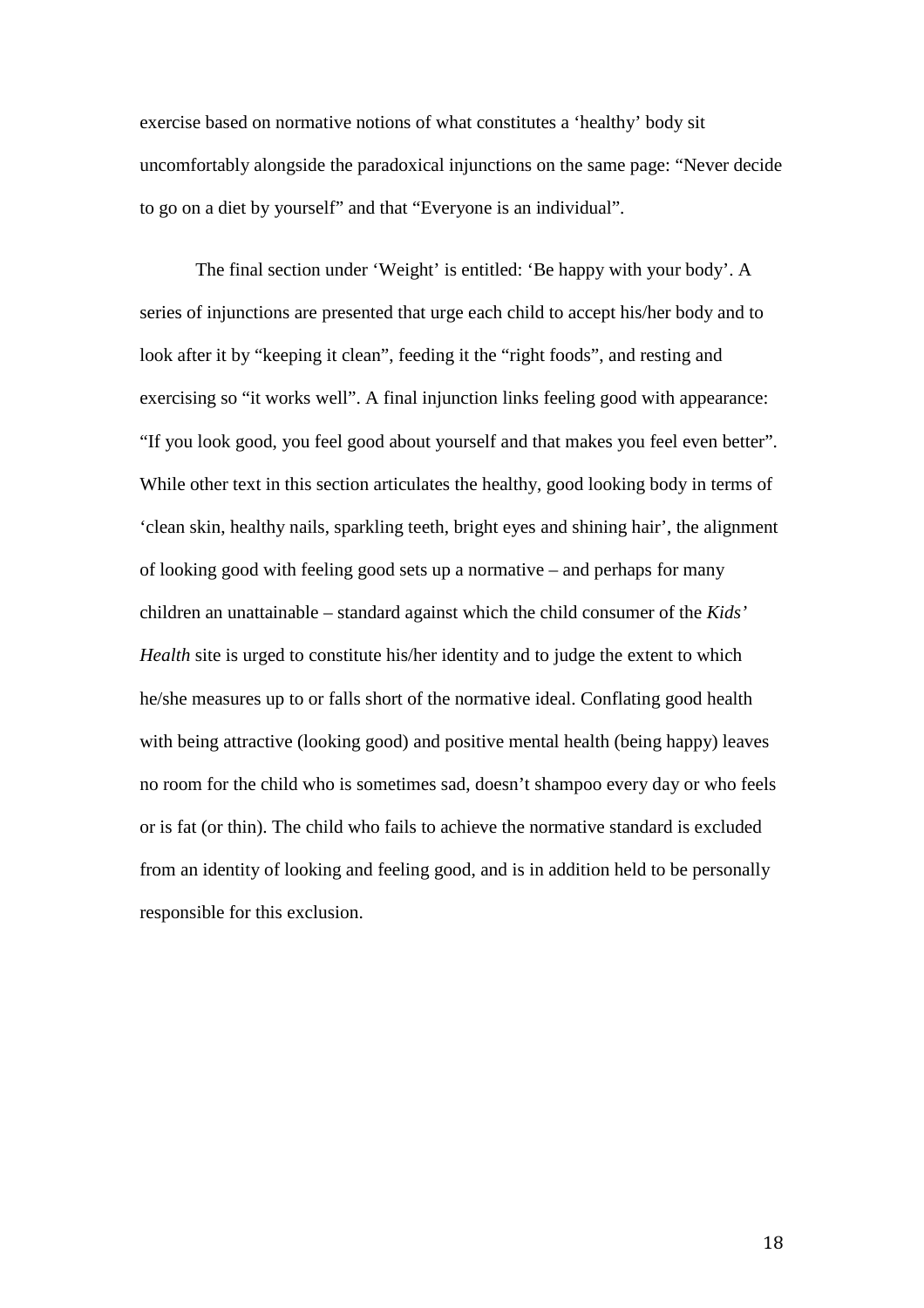*What is obesity?* The notion of individual responsibility is developed further under the heading: "What is obesity?' and its seven sub-sections: 'What is obesity?' 'How do you know if someone is obese?' 'Causes of obesity in children?' 'Problems caused by obesity?' 'How to avoid obesity?' 'Helping your friend'; and 'Dr Kate says'. The answer to the question 'What is obesity?' is straightforward and simple: "Obesity is what doctors call it when you have too much body fat". However, the information and resources within this section go further. Under the heading: 'How do you know if someone is obese?', children are referred to the BMI section on the Nemours' website which states: 'FYI, your BMI is PDI [pretty darn important]' and advises children that BMI is 'perhaps the best way to assess a kid's weight'. The Nemours' site informs children that:

In the last 30 years, a growing number of kids and teenagers have developed weight problems. Today 1 out of 3 kids and teens between the ages of 2 and 19 are overweight, or obese (a word that means very overweight).

The site does not show a child how to calculate their BMI but on-line BMI calculators are readily available on adult websites and through a range of free Apps specifically designed for children and teenagers. The Nemours' site, however, does provide information about BMI percentile categories and advises children "Once you learn your BMI you'll learn that you are in one of the four categories".

The section entitled 'Problems with obesity' notes the chronic diseases attributable to obesity such as diabetes and cardiovascular disease but focuses on the social problems of obesity, proposing that these problems "are probably worse for kids" and supporting this claim with the following rhetorical questions and assertions:

Who wants to be called bad names?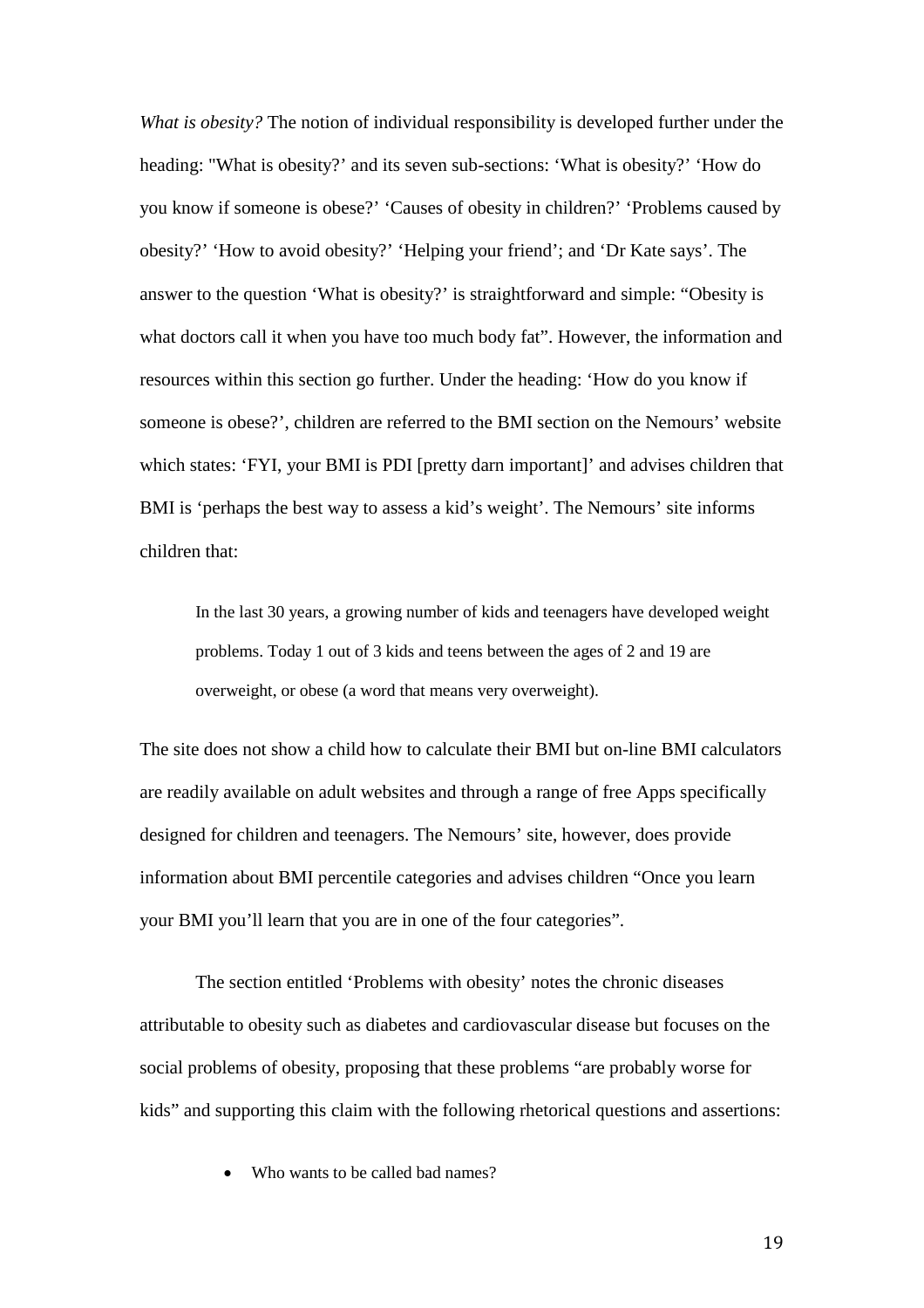- Who wants to be left out of games and teams?
- Who wants to have a hard time finding friends?

Kids who are obese often suffer all these things

Appearing beneath the text are two cartoons drawn by children that underscore the shame of being an obese child. As with all of the pictures, cartoons, poems and commentaries developed by children and represented on the *Kids' Health* site, the material is unmediated and without accompanying adult commentary other than the text against which they are positioned. The first cartoon portrays a slim figure pointing at a larger figure with the caption 'You're Fat'. The slim character is smiling and the larger character has a down-turned mouth and is crying, but also holds a large chocolate bar, implying that his weight and the ridicule of a peer is a consequence of chosen dietary practices. The second cartoon shows a figure with a sad face looking over his shoulder at viewer with a caption that reads: 'I am a Loner'.

The cartoon underscores the message that those who, through the size of their bodies, have failed to exercise responsible judicious choices for their health must deal with the consequences of these choices. Nowhere in this section of the site is there any suggestion that it is inappropriate to call other children bad names, exclude them from activities, games or teams, or to ridicule them. To the contrary, the thin cartoon character speaks from a position sanctioned by the obesity discourse whereby the slender body represents ethical and responsible choices while larger bodies are positioned as irresponsible, abject and therefore the justifiable object of ridicule. In a similar vein, the character in the second cartoon is constituted as abject but in this case deserving of pity. In both cases, failure to take responsibility for successfully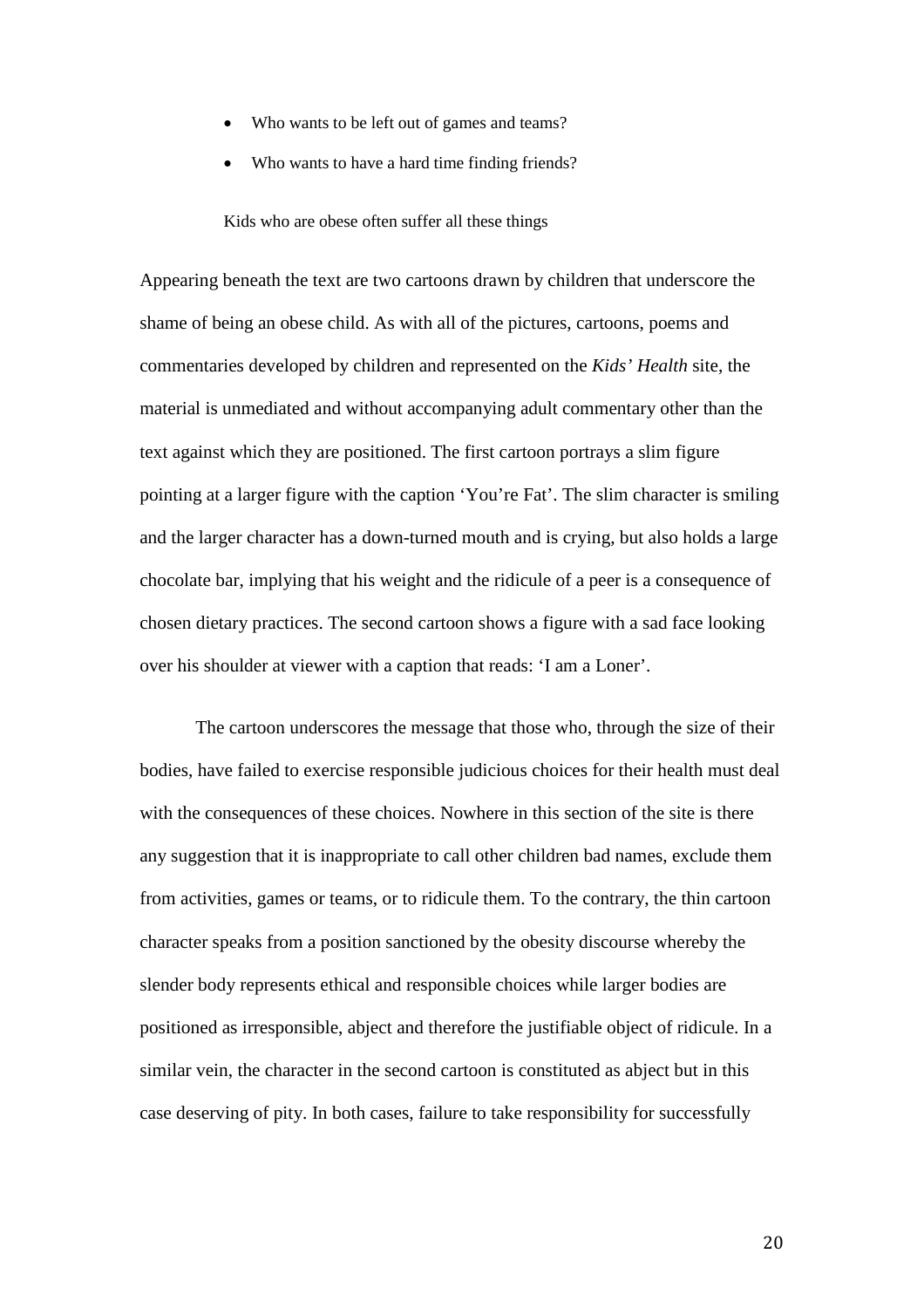managing one's health has negative emotional and social effects on identity: distress, loneliness, isolation and exclusion.

The site provides strategies for evading this state of being by providing instructions and injunctions on 'How to avoid obesity': "Exercise"; "Get a good night's sleep"; "Get involved"; "Get determined"; and "Be happy". These prescriptions reinforce the notion that thinness equates with happiness and present the simple moral message that children who are disciplined, energetic and responsible can avoid the negative consequences portrayed in the cartoons described above.

*The good, the bad and….* Surveillance of bodies and behaviour extends beyond children's own bodies to those of others. This is accomplished through the use of pictures drawn by children that assess the practices of others. This is evident in the child-drawn picture presented in the section on *Cholesterol* within the broader topic of 'Health' on the *Kids Health* website. In this section, the nature, sources and function of cholesterol are described, and the dangers of too much cholesterol are addressed under the heading that explicitly reinforces the conflation of moral virtue with appearance: 'The good the bad and the ugly ...'. Here a picture shows two characters, each seated at their own table which are laden with three different foods. The first character is a large figure with a bulging chest and on his table are drawings labelled jellybeans, lollypop and icecream. The second character is smaller and on his table are carrots, broccoli and peanuts. The text under the title 'The good, the bad and the …' outlines the role of cholesterol in ill-health using the metaphor of clogged drains: "If this clogging up gets really bad then it can damage important parts of the body like the heart (heart attack) or the brain (stroke)". Despite a tenuous relationship with the textual information about cholesterol, the drawing presents the food choices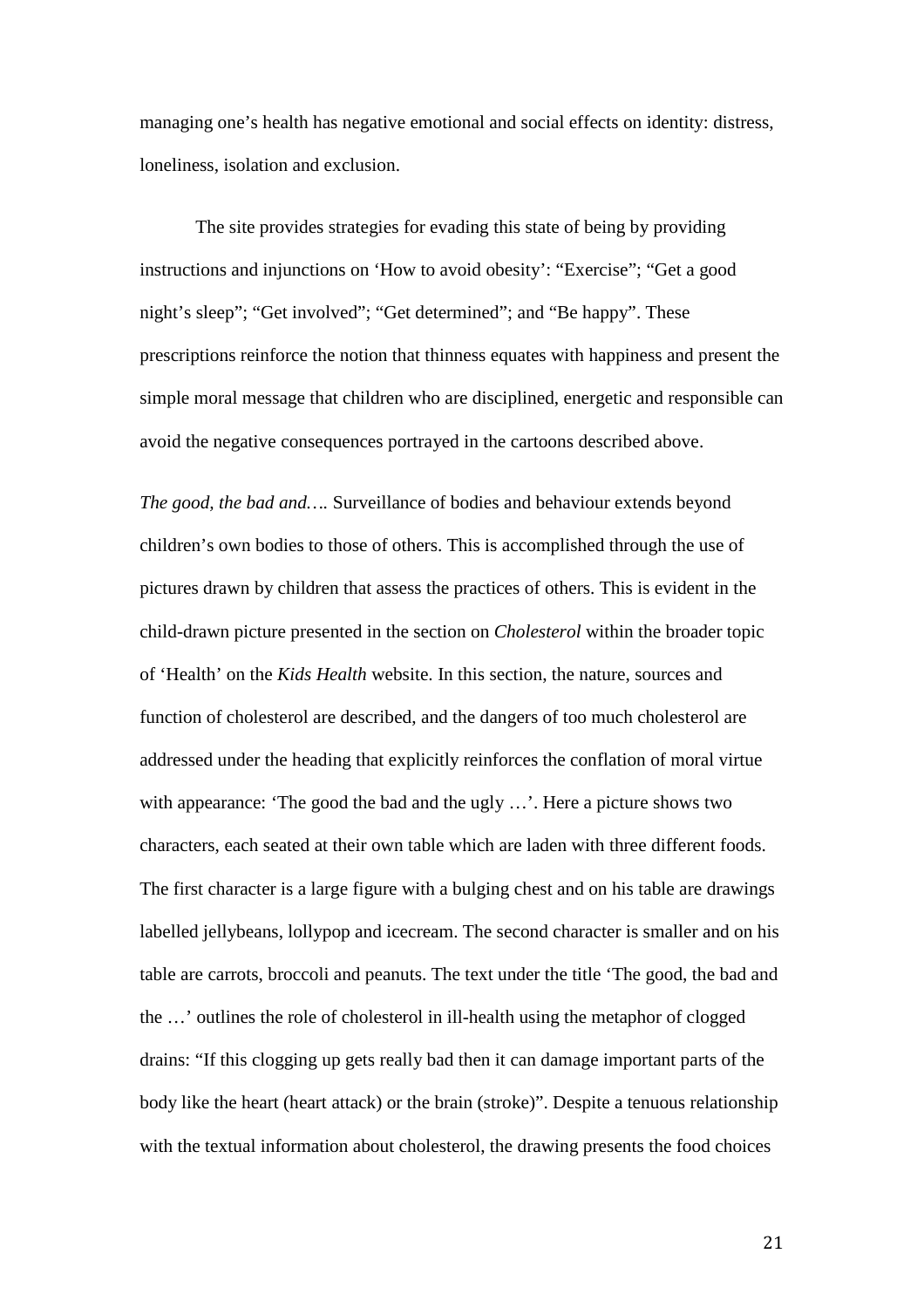of vegetables and nuts versus jelly beans, lolly pop and icecream as nutritional and moral binaries: healthy/unhealthy; good/bad; virtuous/wicked; right/wrong. Continuing a consistent theme throughout the site, frightening outcomes are associated with choosing the latter category of foods: overweight, heart attack and stroke.

The preoccupation with physical appearance, bodies and weight leaks out to seemingly unrelated topics on the *Kids' Health* site. For example, the section on 'Holidays' concludes with advice from Dr Kate:

Did you know that there are lots more overweight children now than there were 20 years ago? One of the reasons seems to be that today's kids are sitting still too much. You may be able to improve your future health by being very active during the holidays. Walk or run to a friend's house, ride a bike, swim, use a skateboard, dance... I'm sure that you can think of lots more ways to keep your body moving and healthy.

The authority of the two medical avatars, Dr Kim and Dr Kate, is complemented by information and injunctions from children whose drawings, poems and comments constitute what is normative for their peers. In some cases, these injunctions relate to accepting oneself but others offer prescriptions for healthy living. For example, Alex (7 years) is quoted as advising: 'Don't look in the pantry for a snack when you come home, look in the fridge for healthy snacks like fruit, cheese and crispy vegies'. In this way, the site persuasively reaches out to children by invoking the advice of children on how to attain prescribed degrees of 'health'.

As with similar sites, the intention of the *Kids' Health* website is not to harm but rather to inform and improve children's chances of living well. On one hand, it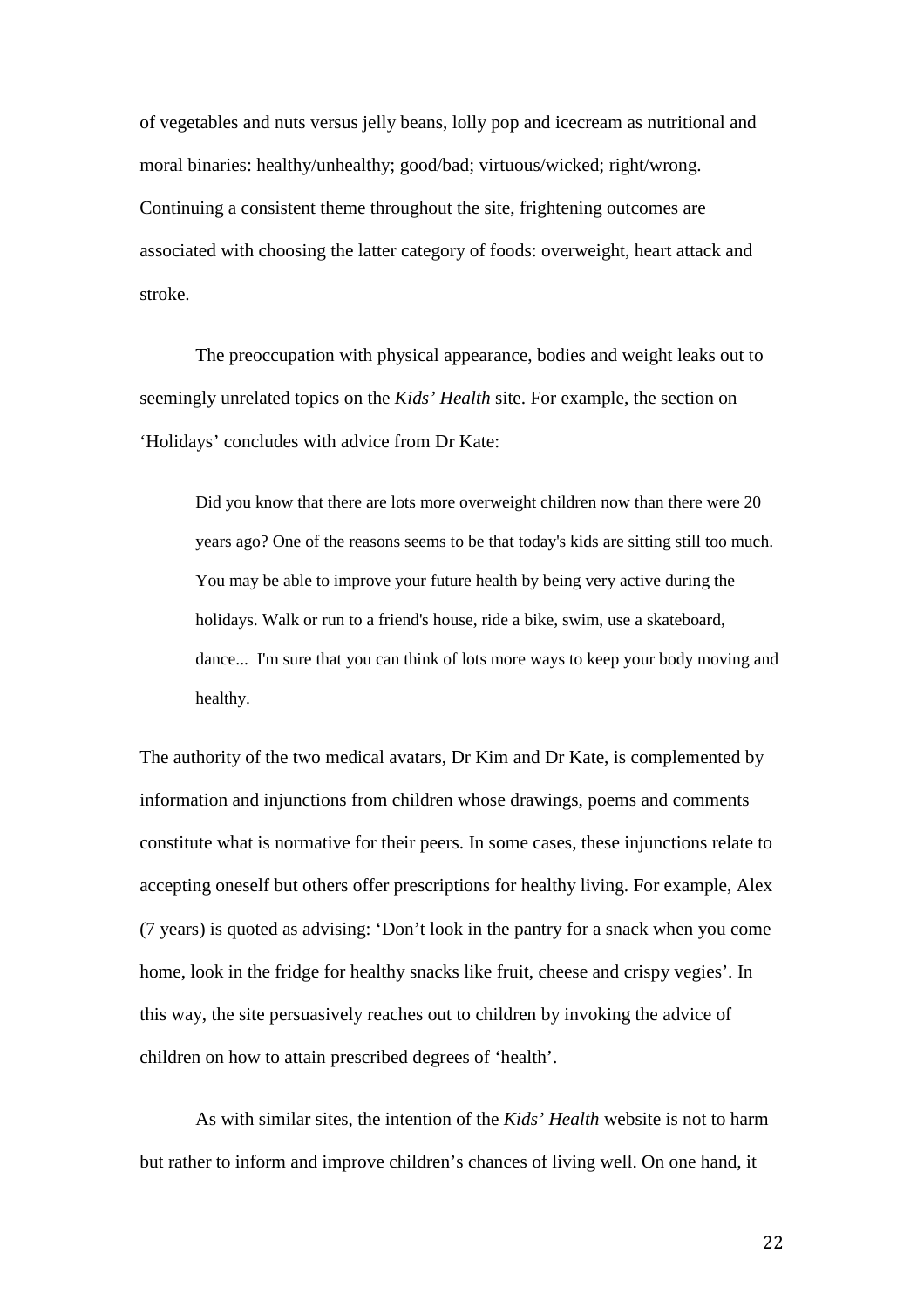urges children not to compare themselves to others and to be happy with who and how they are. At the same time, the site is saturated with normative ideas about children, families and relationships. It would be difficult, for example, for the large child, or children who consider themselves as large, to recognize themselves as other than inadequate, socially unacceptable, and needing to take themselves in hand by eating differently and exercising more in order to be become and be recognizable as worthwhile people. There is little space for identification as normal for the child who has little control over food choices in the family or who is unable to take advantage of the many suggestions for exercising 'for free'. In this one could argue that the site espouses particular middle class and cultural values and practices that exclude other ways of thinking and being and of moral worth.

## **Discussion**

Collectively, the sites discussed in this paper instruct children on how to think about food and bodies including how to evaluate themselves and construct identities in relation to images and norms (Kenway and Bullen 2001). On one hand, the writers of such websites are clearly concerned that children should understand that there is a range of what might be considered normal in terms of growth, height, weight and body shape and that the information they provide is responsible to the preoccupations of many children. On the other hand, the websites we have described above also contribute to that proliferation of information that is unavoidably normative and that, as Cheek (2008, 976) suggests, makes it more and more difficult to attain a state of 'good' health: "we live in a state of heightened awareness and understanding of health but at the same time experience the feeling of never having enough of, or knowledge about, health". The easily accessible 'health' knowledge on the *Kids' Health* website,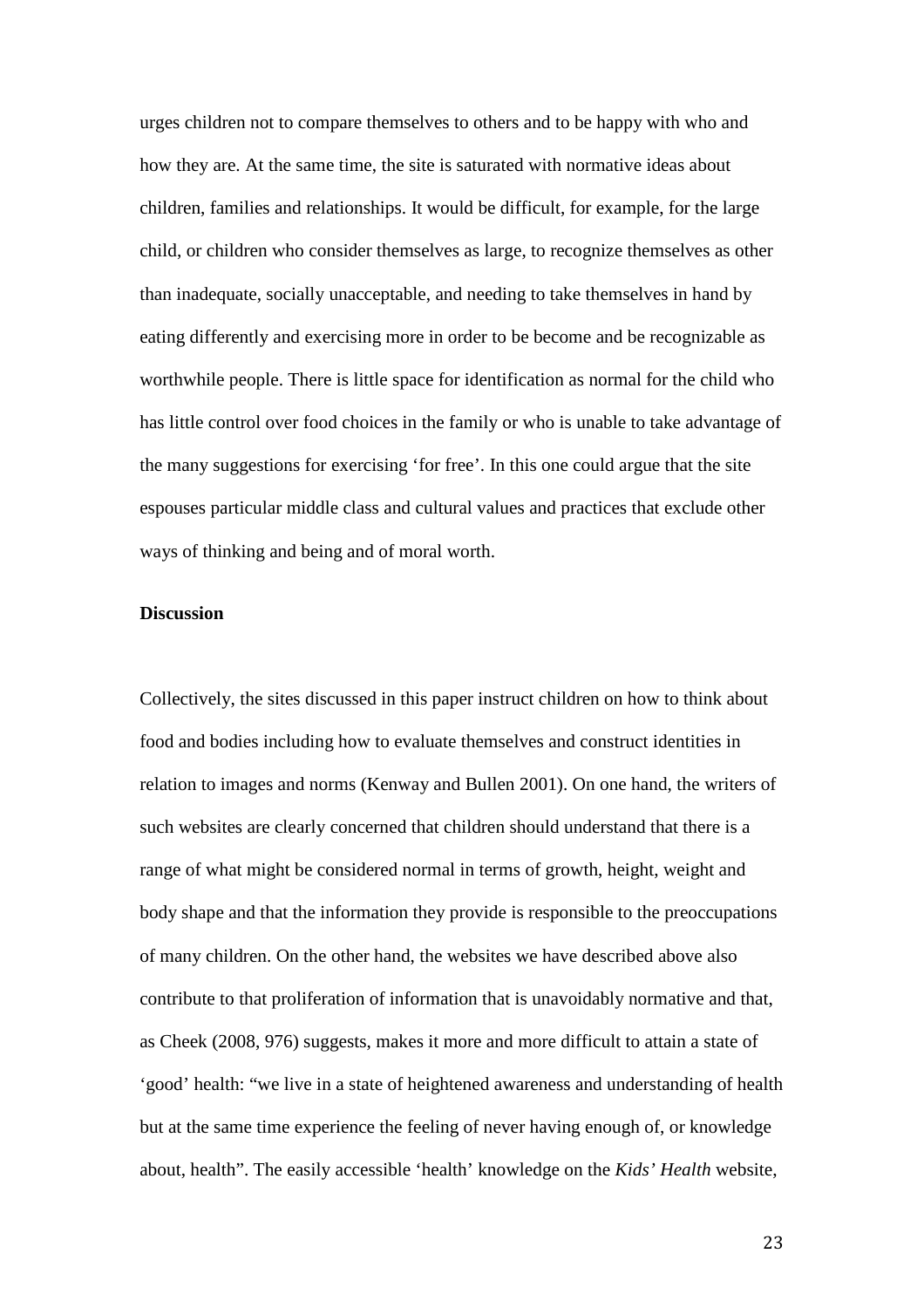for example, offers a plethora of information for the child consumer to make 'informed' decisions regarding their health and wellbeing, and presents repeated messages of responsibility for one's body and mechanisms for self assessment. How then, based on this plethora of 'information', assessment tools and prescriptions for health, could anyone *not* be healthy – given the wealth of knowledge they have the potential to access and take up? Under these conditions, to not be healthy implies a wilful disregard and failure to take responsibility for one's own health.

The information on the websites appears straightforward and noncontroversial. This makes any critique of such websites seem misguided. However it is their very taken-for-grantedness of the 'truths' that we argue is problematic. The sites, despite setting themselves up as increasing health related awareness through non-contentious, factual perspectives, operate as pedagogical mechanisms through which norms and ideologies related to bodies, food and health are powerfully communicated and perpetuated. All provide materials by means of which children can compare their own behaviours to standards of desired behaviours. For example, most of the sites, like the *Kids' Health* website, provide the means by which children can compare their weight (or their BMI) to norms for their age. Some go further by encouraging children to actively self-monitor their behaviour by completing diaries of food consumption and activity. The discourses and practices that are promoted on the sites, like health promotion and public health discourses more widely, (re)produce values and moral stances that "produce certain limited kinds of subjects' bodies, drawing upon binary oppositions associated with discriminatory moral judgements" (Lupton 1995, 5).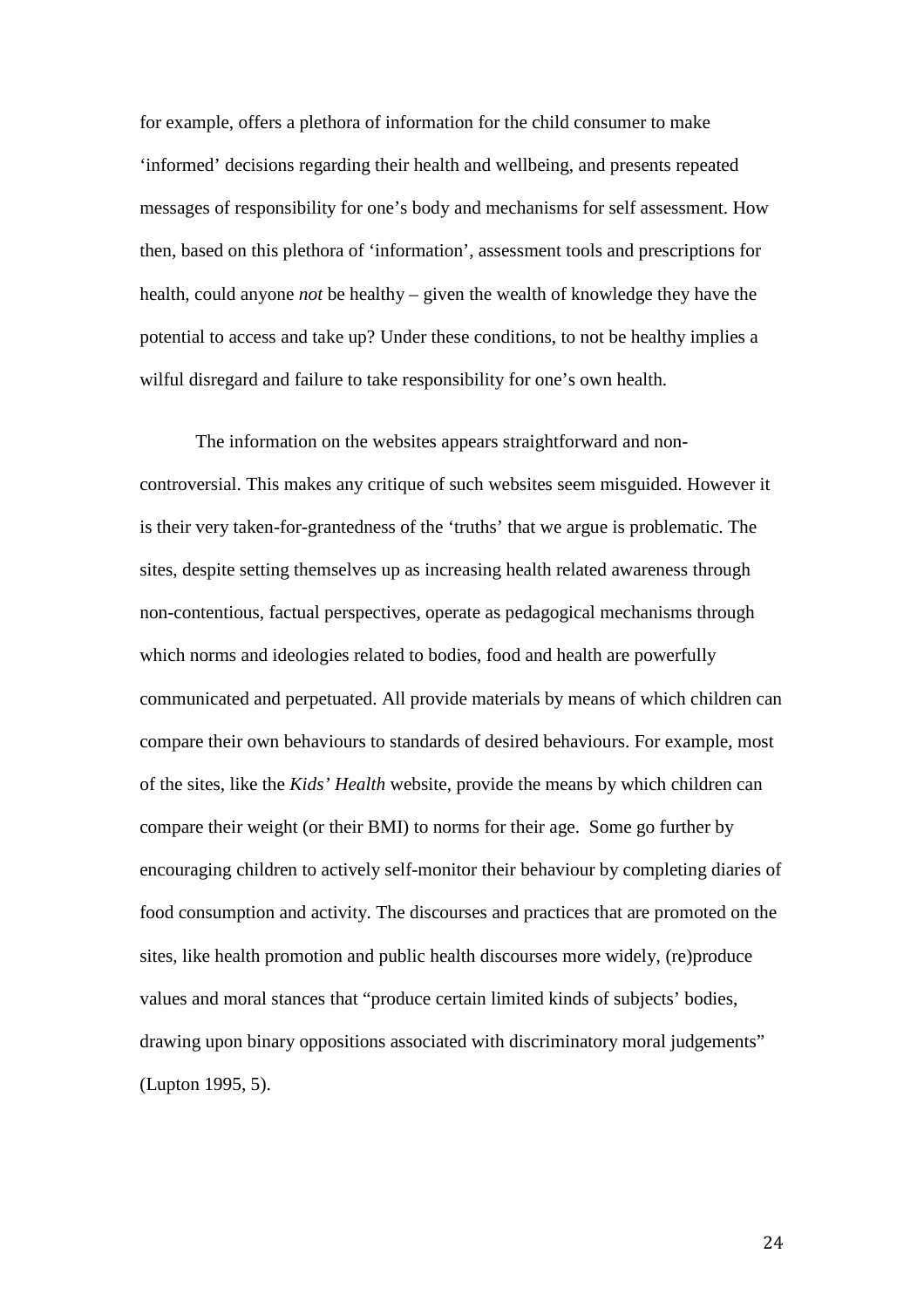Morality is inevitably associated with emotions and emotions play a key role in modes of regulation because of the ways in which "the emotions circulate between bodies and signs" (Ahmed 2004: 117). Rich (2011) makes this point in her analysis of *Honey, We're Killing the Kids –* a BBC TV series in which parents are shown the consequences of their poor parenting through computer-generated images of what their 'future child' will look like in adulthood if they persist with their current diet and exercise patterns. The images provoke parental feelings of horror, disgust and sadness. Rich argues that these connect children's bodies to the 'responsibilization' of parenting (Fullagar 2009) by demonstrating to the parents what they *have done* and *may be doing* to their children. In similar ways, the presentation of images of fat children and the alignment of overweight with emotional distress and social exclusion on health promotion websites work to invoke emotions that delineate particular subjectivies (fat, disgusting and sad) for children as they evaluate themselves and their desires in relation to the norms the websites advocate. One could also go further to argue that the websites encourage particular ways of seeing where other children and even adults who do not demonstrate adherence to these norms by their appearance or their practices, such as eating proscribed foods, are also constituted as abject, as poor bio-citizens. As suggested by other research, this is both informed by and produces social class and cultural prejudices (Burrows 2011; Wright et al. 2012)

In these ways, health promotion websites provide resources by which children come to understand themselves and thereby constitute their identities. Discussing consumer media culture more generally Kenway and Bullen (2001, 152) write:

In terms of young people's identities and relationships, [consumer-media culture] mobilizes feelings of connectedness, gratification, pleasure, excitement and passion. But it can also provoke a sense of inadequacy, anxiety, shame, yearning, envy and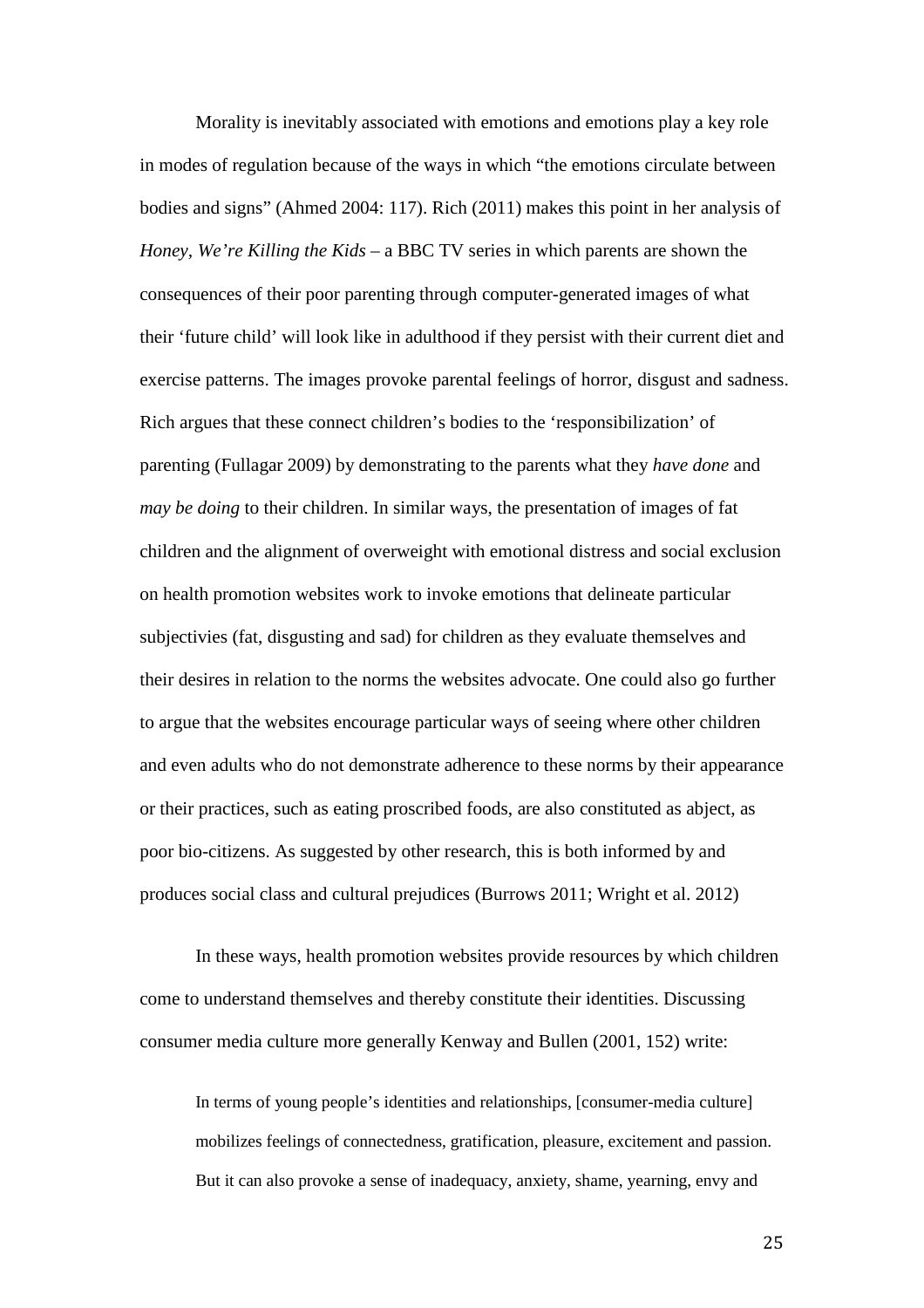contempt for the self or the other. It empowers and disempowers, legitimates and delegitimates, reveals and conceals.

Kenway and Bullen are concerned with media explicitly designed to engage with young people's emotions – to entertain rather than to teach – but they make the argument that such media sources also work as implicit pedagogical sites. We argue that explicitly pedagogical health promotion sites also engage children's emotions and offer children the knowledge, skills and resources to constitute their identities. They do this through prompting feelings of connectedness (e.g. through forms of address to the community of children that Drs Kate and Kim include in their advice) and pleasure (the cartoon images and text prepared by children) but also by provoking feelings of shame, anxiety and contempt. Unlike the consumer culture sites that Kenway and Bullen describe, the health promotion sites do not "exist as a competing pedagogy" but replicate and reinforce dominant messages about bodies, health, food and weight promoted in the formal curriculum and practices of schools and by some parents. In so doing, such sites allow less space for resistance because alternative ways of being and behaving are made invisible and therefore more difficult to excavate. Like popular media sites we contend that the health promotion sites are also sources of identity formation and affective investments whose apparent neutrality and scientificity bolsters their power and effects. In this way, health promotion sites like *Kid's Health* construct a "version of reality" (Kenway and Bullen 2001, 169) by establishing normative expectations against which children can shape and evaluate their identities and lives, and those of others.

The identities and practices that are encouraged by these websites assume a particular subject, a neoliberal subject who has the capacities and freedom to make choices and act on these. There is no recognition of family contexts, of different social and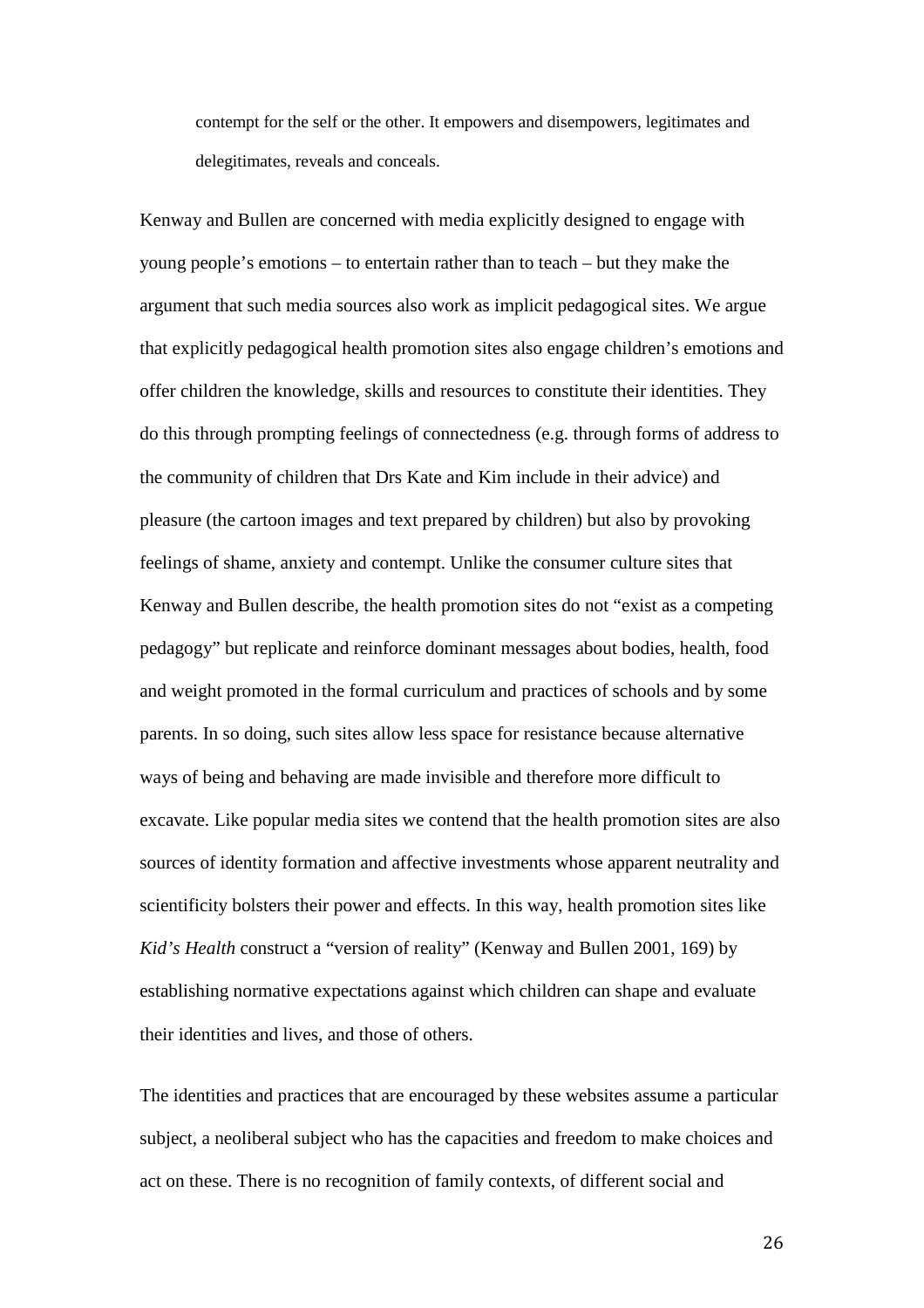economic or cultural values. In this, the ideas constituted around a healthy subject on the Kids' Health website, like similar websites globally, are both the effect of and reproduce core elements of the neoliberal project. They reproduce social hierarchies through their absence of concern for social contexts and inequalities. Such websites are only one example of the 'recent explosion' in health resources and programmes funded by government health and increasingly multinational agencies to supplement and in many cases replace health education curriculum in schools (Powell 2012), as well as serving as information resources and guides for parents and children in their making of themselves as bio-citizens. These demand further scrutiny by researchers and educators concerned with the equitable education of children and young people and with education that does no harm (O'Dea 2005).

#### **References**

Ahmed, S. 2004. Affective economies. *Social Text* 22, no. 2: 117–39.

Allen, K.L., S.M. Byrne, N.J. McLean, and E.A. Davis. 2008. Over concern with weight and shape is not the same as body dissatisfaction: Evidence from a prospective study of preadolescent boys and girls, *Body Image* 5, no. 3: 261–70.

Beausoleil, N. 2009. An impossible task?: Preventing disordered eating in the context of the current obesity panic. In *Biopolitics and the 'obesity epidemic': Governing bodies*, ed. J. Wright and V. Harwood, 93–107. New York: Routledge.

Burrows, L. 2008. 'Kiwi kids are Weet-Bix kids' - body matters in childhood. *Sport, Education and Society* 15, no. 2: 235–51.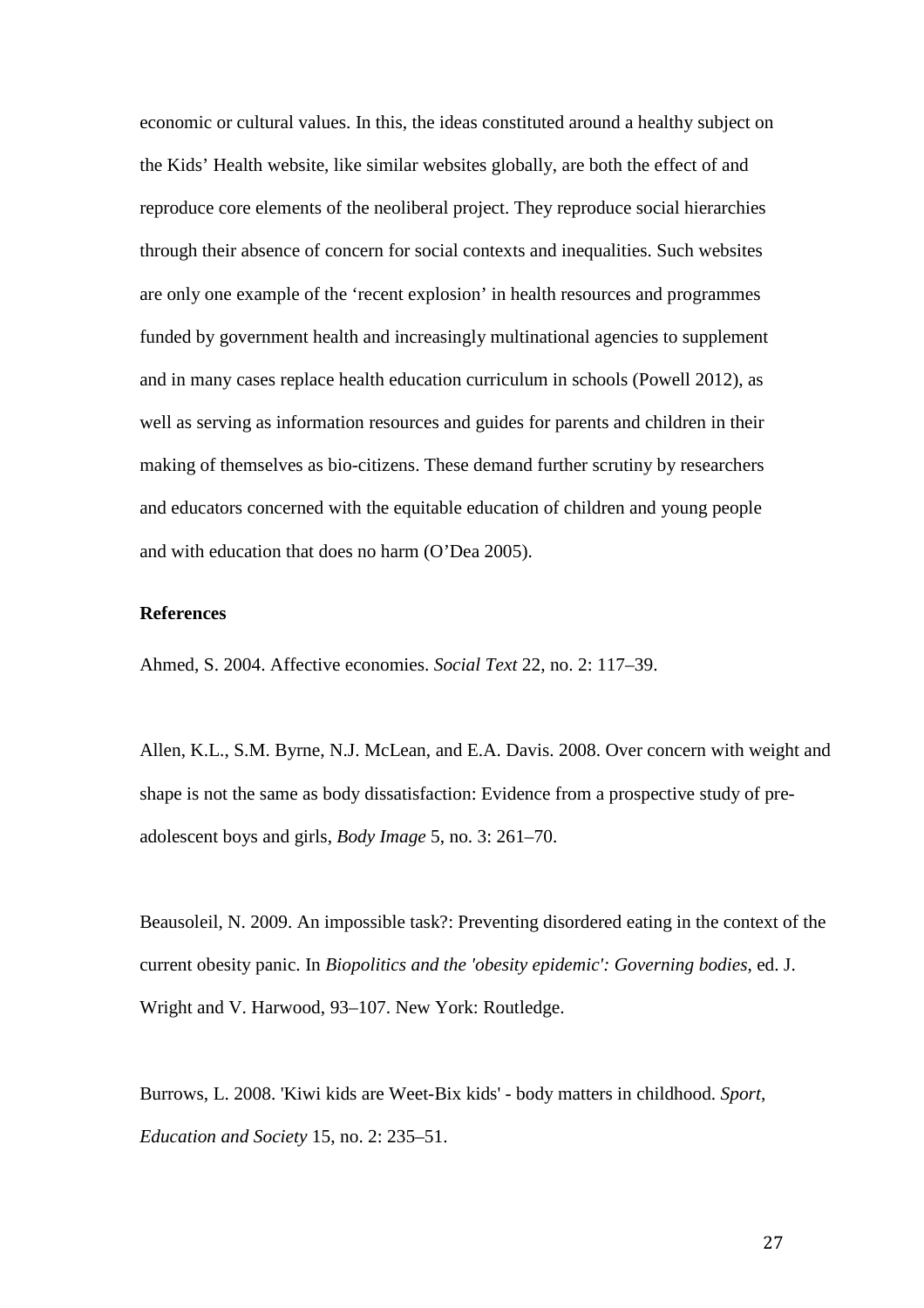Burrows, L. 2011 'I'm proud to be me': Health, community and schooling. *Policy Futures in Education* 9, no. 3: 341-352.

Cheek, J. 2008. Healthism: A new conservatism? *Qualitative Health Research* 18, no. 7: 974–82.

Cheney, A.M. 2011. 'Most girls want to be skinny': Body (dis)satisfaction among ethnically diverse women. *Qualitative Health Research* 21, no. 10: 1347–59.

Crawford, R. 2006. Health as a meaningful social practice. *Health* 10, no. 4: 401–20.

Department of Health and Aging. About the campaign. The Go for 2&5™ Campaign*.* http://www.healthyactive.gov.au/internet/healthyactive/publishing.nsf/Content/about. (Accessed 18 May 2012)

Evans, J., E. Rich, B. Davies, and R. Allwood. 2008. *Education, disordered eating and obesity discourse: Fat fabrications*. London: Routledge.

Foucault, M., trans. 1978. *History of sexuality, volume 1: An introduction.* New York: Random House.

Fullager, S. 2009. Governing healthy family lifestyles through discourses of risk and responsibility. In *Biopolitics and the 'obesity epidemic': Governing bodies*, ed. J. Wright and V. Harwood, 108–26. New York: Routledge.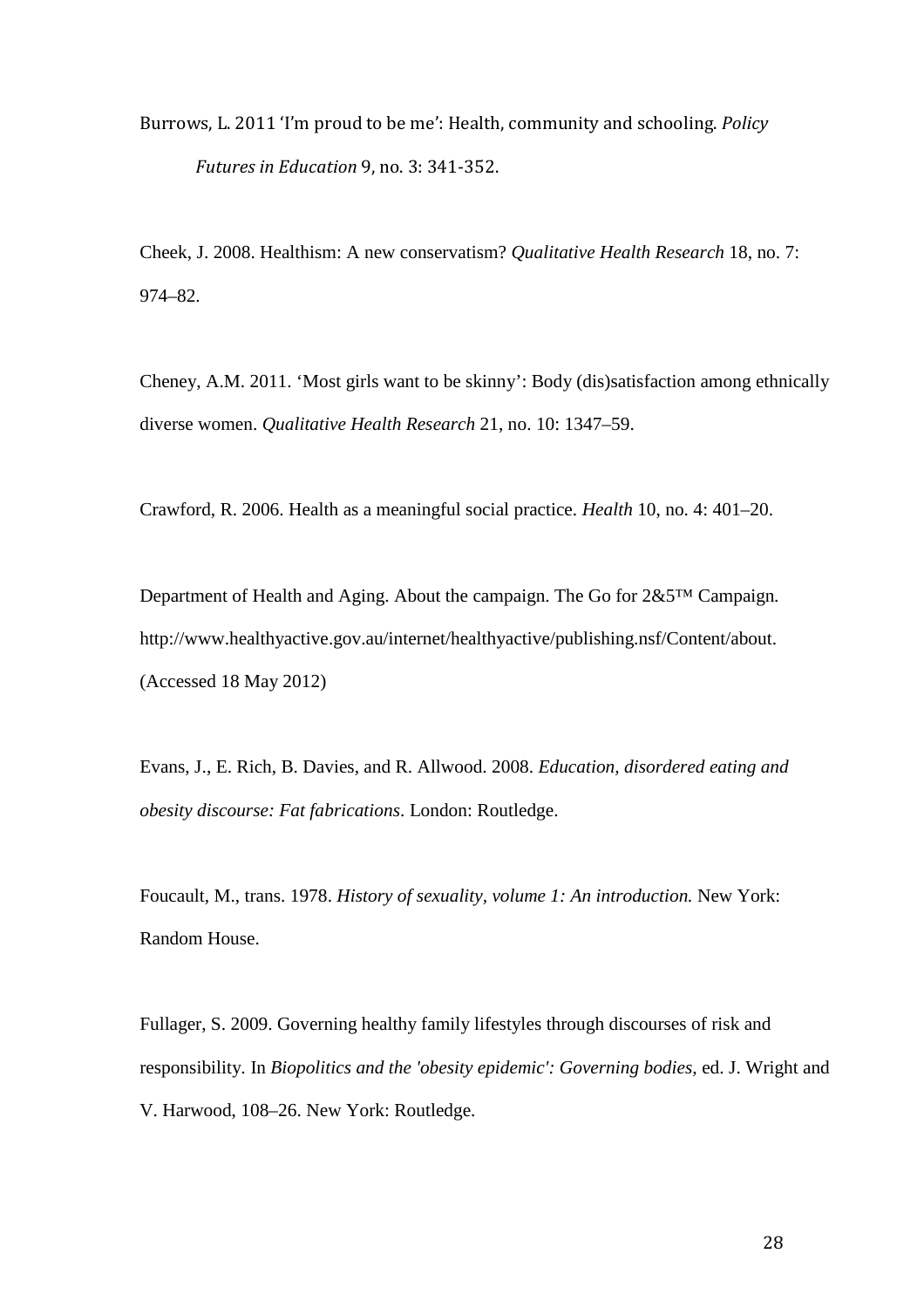Gard, M., and J. Wright. 2005. *The obesity epidemic: Science, morality, and ideology*. New York: Routledge.

Haggerty, K.D., and R.V. Ericson. 2000. The surveillant assemblage. *British Journal of Sociology of Education* 51, no. 4: 605–22.

Halse, C. 2009. 'Bio-citizenship: Virtue discourses and the birth of the bio-citizen'. In *Biopolitics and the 'obesity epidemic': Governing bodies*, ed. J. Wright and V. Harwood, 45– 59. New York: Routledge.

Harwood, V. 2012. Neither good nor useful: Looking *ad vivum* in children's assessments of healthy bodies. *Discourse: Studies in the Cultural Politics of Education*. 33, no. 5: 693-711

Hoek, H.W., and D. van Hoeken. 2003. Review of the prevalence and incidence of eating disorders. *International Journal of Eating Disorders* 34, no. 4: 383–96.

Holt, K.E., and L.A Ricciardelli. 2008. Weight concerns among elementary school children: A review of prevention programs. *Body Image* 5, no. 3: 233–43.

Kenway, J., and E. Bullen. 2001. *Consuming children: Education-entertainment-advertising*. Buckingham, UK: Open University Press.

Lupton, D. 1995. *The imperative of health: Public health and the regulated body*. London: Sage Publications.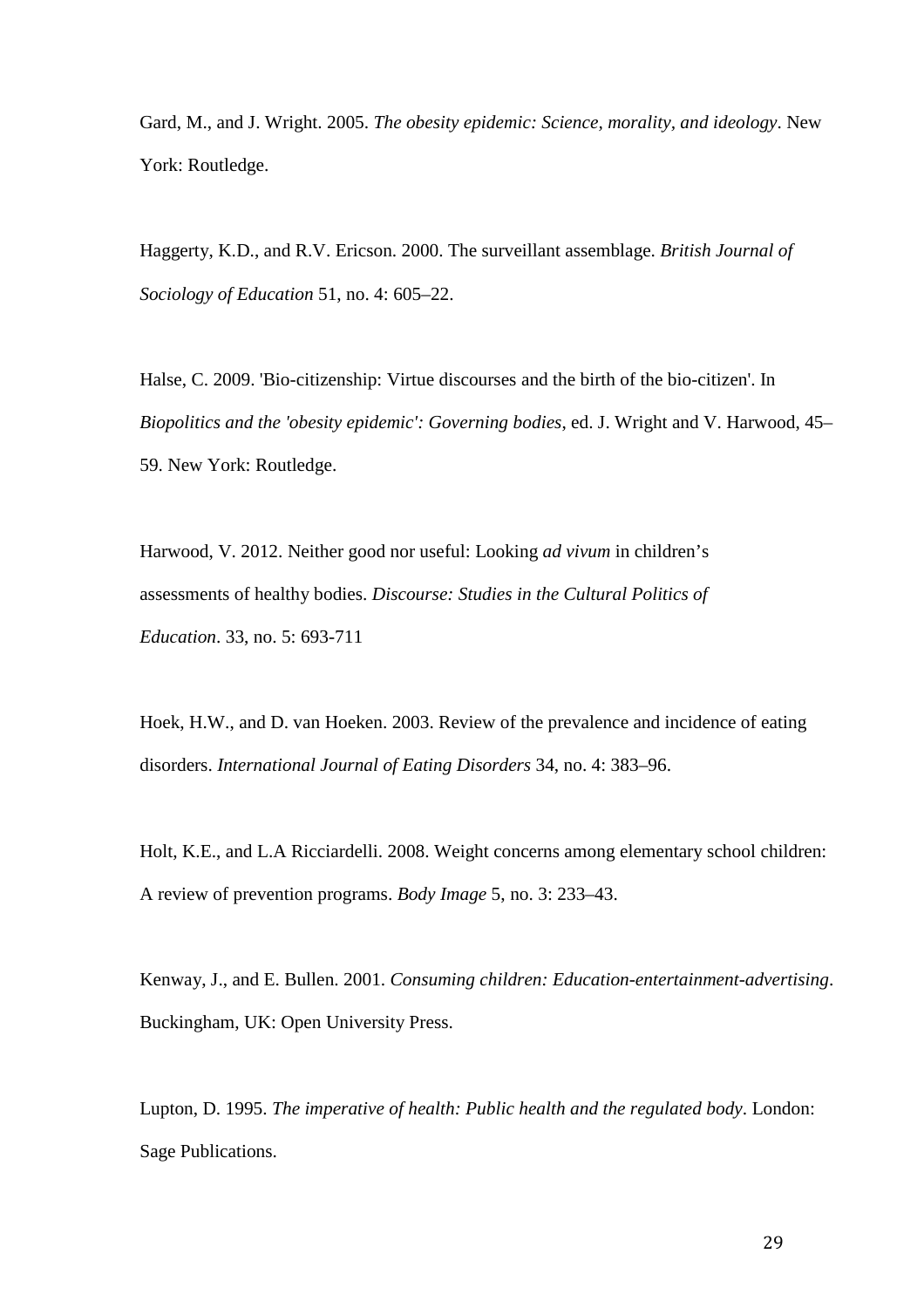Madden, S., A, Morris, Y. Zurynski, M. Kohn, and E. Elliot. 2009. Burden of eating disorders in 5-13 year old children in Australia. *Medical Journal of Australia* 190, no. 8: 410–4.

Mission Australia. 2011. National survey of young Australians 2011. [http://www.missionaustralia.com.au/downloads/national-survey-of-young](http://www.missionaustralia.com.au/downloads/national-survey-of-young-australians/2011/file/291-results)[australians/2011/file/291-results.](http://www.missionaustralia.com.au/downloads/national-survey-of-young-australians/2011/file/291-results) (Accessed 18 May 2012)

Murray, S. 2008. *The 'fat' female body.* Basingstoke, UK: Palgrave Macmillan.

O'Dea, J. 2002. Can body image education programs be harmful to adolescent females? *Eating Disorders: The Journal of Treatment & Prevention* 10, no. 1: 1-13.

O'Dea, J. 2005. Prevention of child obesity: 'First, do no harm'**.** *Health Education Research* 20, no. 2: 259-265.

Oliver, K., and R. Lalik. 2004. Critical inquiry on the body in girls' physical education classes: A critical poststructural perspective. *Journal of Teaching in Physical Education* 23: 162–95.

Powell, D. forthcoming. Childhood obesity, corporate philanthropy and the creeping privatization of health education. *Critical Public Health*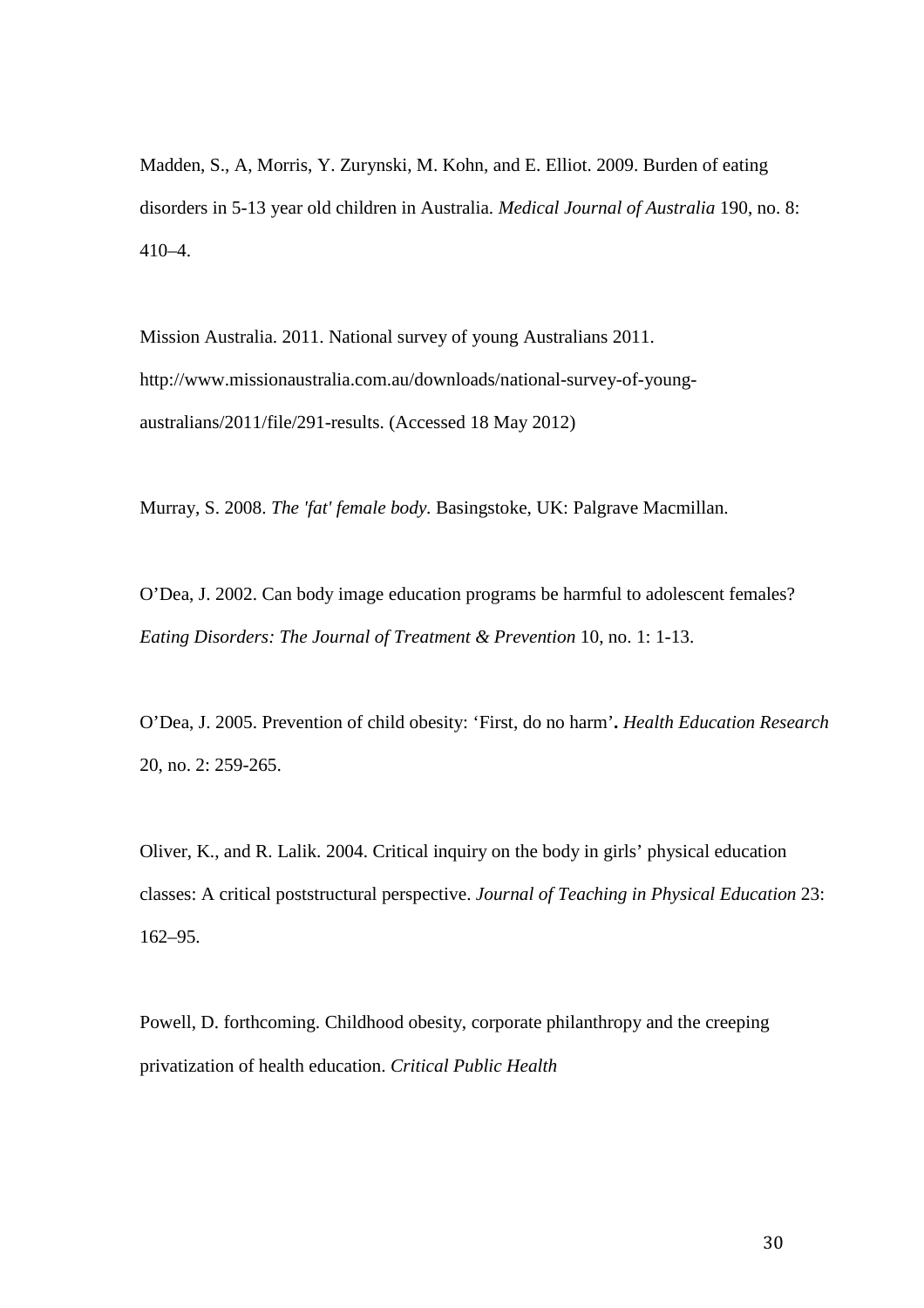Ratner, P.A., J. L. Johnson, and J. Jeffery. 1998. Examining emotional, physical, social, and spiritual health as determinants of self-rated health status. *American Journal of Health Promotion* 12, no. 4: 275–82.

Rich, E. 2011. 'I see her being obesed!': Public pedagogy, reality media and the obesity crisis. *Health: An Interdisciplinary Journal for the Social Study of Health, Illness and Medicine* 15, no. 1: 3–21.

Rolland, K., D. Farnill, and R. A. Griffiths. 1997. Body figure perceptions and eating attitudes among Australian school children aged 8-12 years. *International Journal of Eating Disorders* 21: 273–78.

Webb, L. and M. Quennerstedt. 2010. Risky bodies: health surveillance and teachers' embodiment of health. *International Journal of Qualitative Studies in Education* 23, no. 7: 785–802.

Welch, R., S. McMahon, and J. Wright. 2012. The medicalisation of food pedagogies in primary schools and popular culture: A case for awakening subjugated knowledges. *Discourse: Studies in the Cultural Politics of Education* 33, no. 5: 713-718

Wright, J. 2009. Biopolitics and the 'obesity epidemic': governing bodies. In *Biopolitics and the 'obesity epidemic': governing bodies,* ed. J. Wright and V. Harwood, 1–14. New York and London: Routledge.